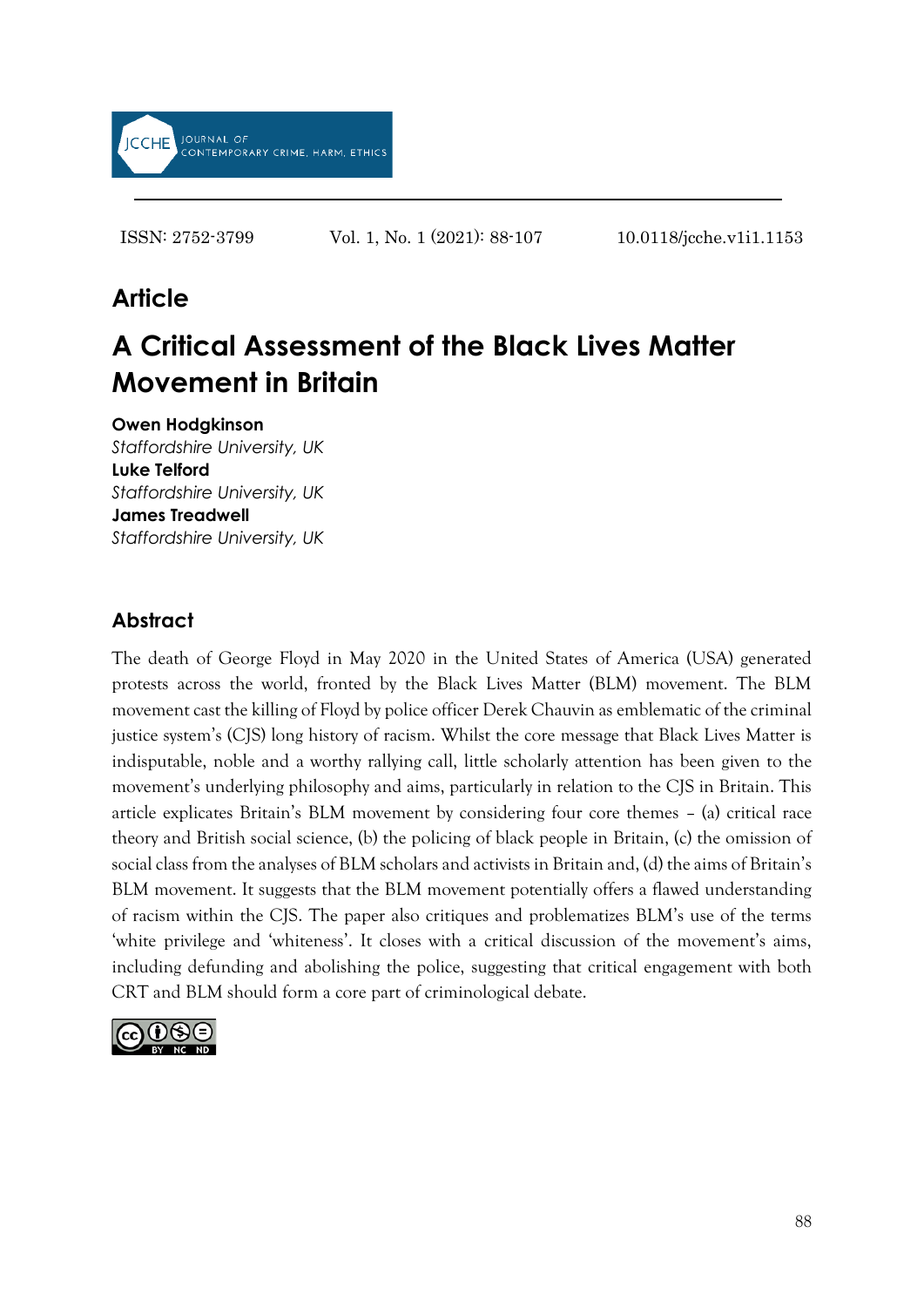#### **Introduction**

Black Lives Matter (BLM hereafter) is a decentralized political movement that protests racial injustice and discrimination against black people across the world. Founded in 2013 in the USA, the movement has gained traction as numerous incidents of black people dying during interactions with the police have been framed as indicators of systemic police racism. For instance, in 2014 an unarmed 18-year-old black man, Michael Brown, was fatally shot by law enforcement in Ferguson, Missouri. Subsequent protests and riots erupted in Ferguson, led by BLM activists, thrusting the movement headlong into the mainstream media spotlight and political life, where it has remained to various degrees across different countries including Britain (Ransby, 2018). Whilst 2020 was dominated by the global Covid-19 pandemic and the associated increase in mortalities, unemployment, and mental distress (Briggs, et al 2021), it was also a significant year for BLM and the British public's awareness of the movement. George Floyd, an African-American man who was living in Minneapolis, USA, was murdered at the hands of the police in May 2020, as officer Derek Chauvin knelt on Floyd's back and neck for nearly 10 minutes. Floyd's last words – 'I can't breathe' – then became the rhetoric utilised by both protestors and those who engaged in riots, which spread to other cities across the West such as London (Cornelius, 2020). The phrase originates from the last words of Eric Garner, an unarmed man who was killed in 2014 after being put in a chokehold by a New York Police Officer. Many black people like Javier Ambler, Manuel Ellis and Elija McClain, who have died during similar encounters with US law enforcement officers and whereby criminal proceedings to charge officers are currently underway, also spoke the same phrase prior to their death.

Indeed, growing social and media connectivity allowed the BLM movement to move quickly around the globe. However, as it did so, its central narrative remained unchanged even though very few countries globally have anything like the forms of deep-rooted racial animus that can be found in the United States of America. Nonetheless, Britain's BLM protesters voiced their discontent at the racism present in British society in its core institutions like the CJS. Britain's BLM movement largely focusses on police brutality, racial violence, and systemic racism. Regarding the desire to eradicate racism within the CJS, a core policy proposal is defunding and abolishing the police, an institution that is alleged to be systemically racist, directing more resources towards community support programmes (Joseph-Salisbury, et al 2021). Perhaps the most notable form of political action taken by Britain's BLM supporters was the toppling of former slave trader Edward Colston's statue in Bristol in June 2020.

Such methods of protest arguably intensified Britain's political, social and cultural divides. YouGov polling found that 40% of respondents believed the BLM protests had a negative impact on the UK (Nolsoe, 2020), perhaps in part because while BLM insist that racism is rising in Britain, there are numerous indicators that it has fallen significantly since the 1980s, with the majority of the British population now being perfectly fine with their child marrying someone from a different ethnic background (Eatwell & Goodwin, 2018; Goodhart, 2017). Opponents have dismissed BLM as a neo-Marxist organization (Buckley, 2020), and while some have praised the movement for bringing racial prejudice to the attention of millions of people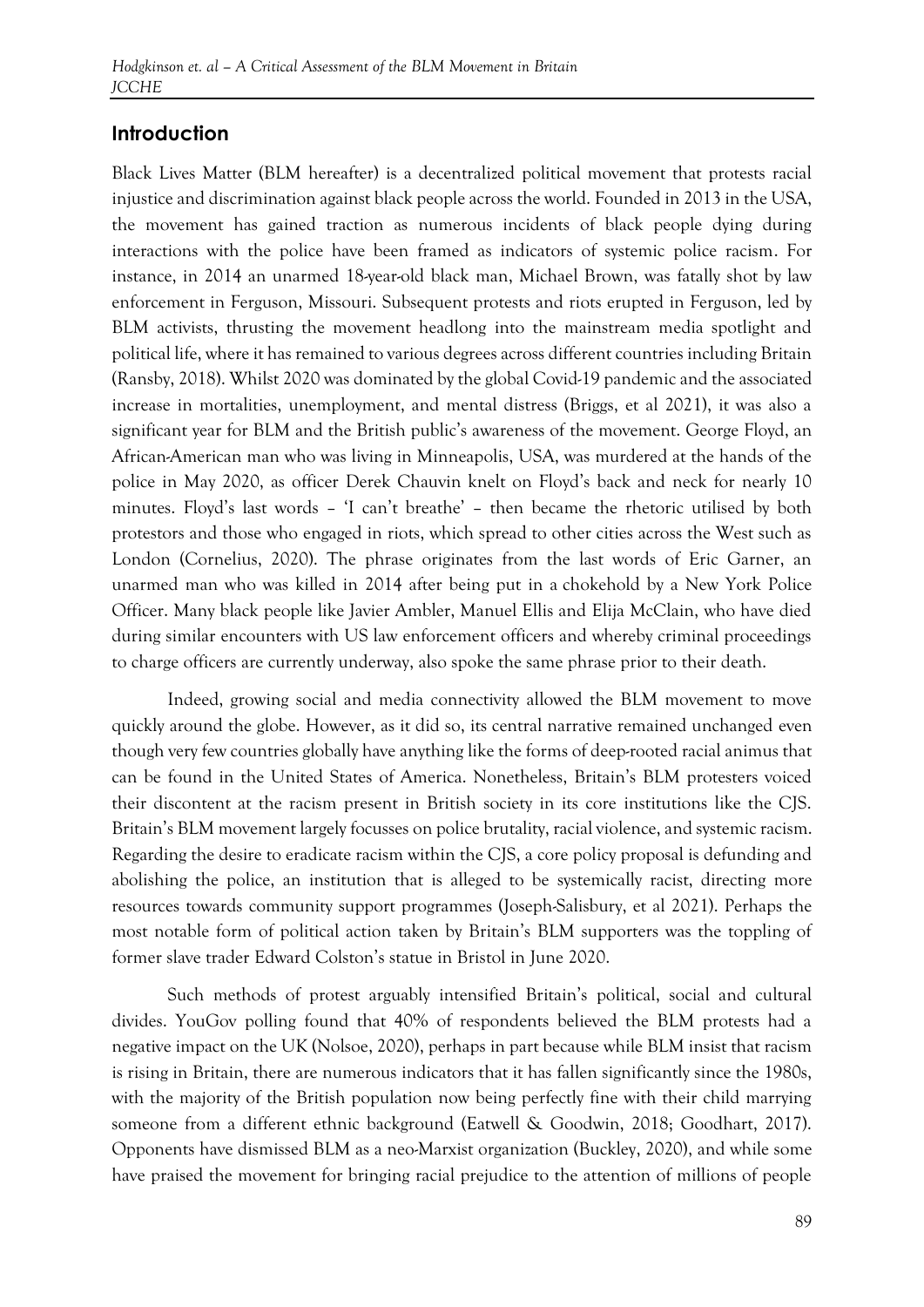(Szetela, 2020), ex Labour Party Prime Minister Tony Blair noted that the BLM movement's aim to 'Defund the police' "may be the Left's most damaging political slogan since 'the dictatorship of the proletariat" (Blair, 2021). Considering the above, we believe criminology should join the conversation on BLM, since too little critical and scholarly attention has been given to BLM's underlying philosophy, and the movement's aims for the British CJS.

This has played out in a political climate characterised by division and the reductionist slandering of people who hold different worldviews as bigots, xenophobes, and racists (Telford & Wistow, 2020; Winlow, et al 2017), stifling critical discussion on the BLM movement. However, as Raymen & Kuldova (2021: 244) outline:

"Ongoing critique and reconstruction are integral to all academic disciplines. The absence of informed critique and continuous adherence to dominant theoretical models leads our disciplines to ossify and stagnate".

Criminology and sociology, for instance, are arguably more conformist than they have ever been, with both disciplines having already ossified and stagnated (Hall & Winlow, 2015). New and bold ideas are increasingly difficult to find, with most criminologists and sociologists content to reproduce old conceptual tools that may have once possessed some currency but are no longer able to adequately explain the core issues that clutter neoliberal society (Winlow, 2021). This conformity has become so ubiquitous and rigorously enforced that those who disagree with key criminological themes – like systemic racism in the British police – are forced to keep quiet or else be denounced as racists. Indeed, MacIntyre's (2011) work outlines this descent into emotivism. He highlighted how Western societies have abandoned a commitment to the telos; a consensus on what constitutes the 'good life' whereby universal morality has disappeared from our world (also see: Raymen, 2019). Debates no longer have a set of moral or ethical criteria to measure the veracity of an argument. Instead, opponents endlessly talk past one another, with debates being ethically and morally unsolvable. As emotivism indicates that all arguments and feelings are mere 'expressions of preference' (MacIntyre, 2011: 12), we often try to undermine our opponent rather than their argument. This is designed to have a silencing effect, and to force the will of one to align to that of another (MacIntyre, 2011). MacIntyre also outlines how our emotivist culture means that the force of one's belief should indicate the veracity of one's argument. Therefore, getting angry, frustrated and shouting can assist in triumphing over one's opponent. This is clear to the BLM movement, with some activists clearly believing that their account of reality is true, and the only possible explanation for disagreement is racism.

However, if we are to move forward intellectually, we must be committed to challenging core societal ideas and discerning partial truths. It is in the spirit of intellectual advancement that this article asks scholars to consider a nuanced interpretation of the British BLM movement. Therefore, this paper is structured into four core themes, including (a) critical race theory and British Social Science, (b) the policing of black people in Britain, (c) The omission of social class from the analyses of BLM scholars and activists in Britain*,* and (d) the aims of Britain's BLM movement. In the first section, we critically explore CRT's assertion that Britain's CJS continues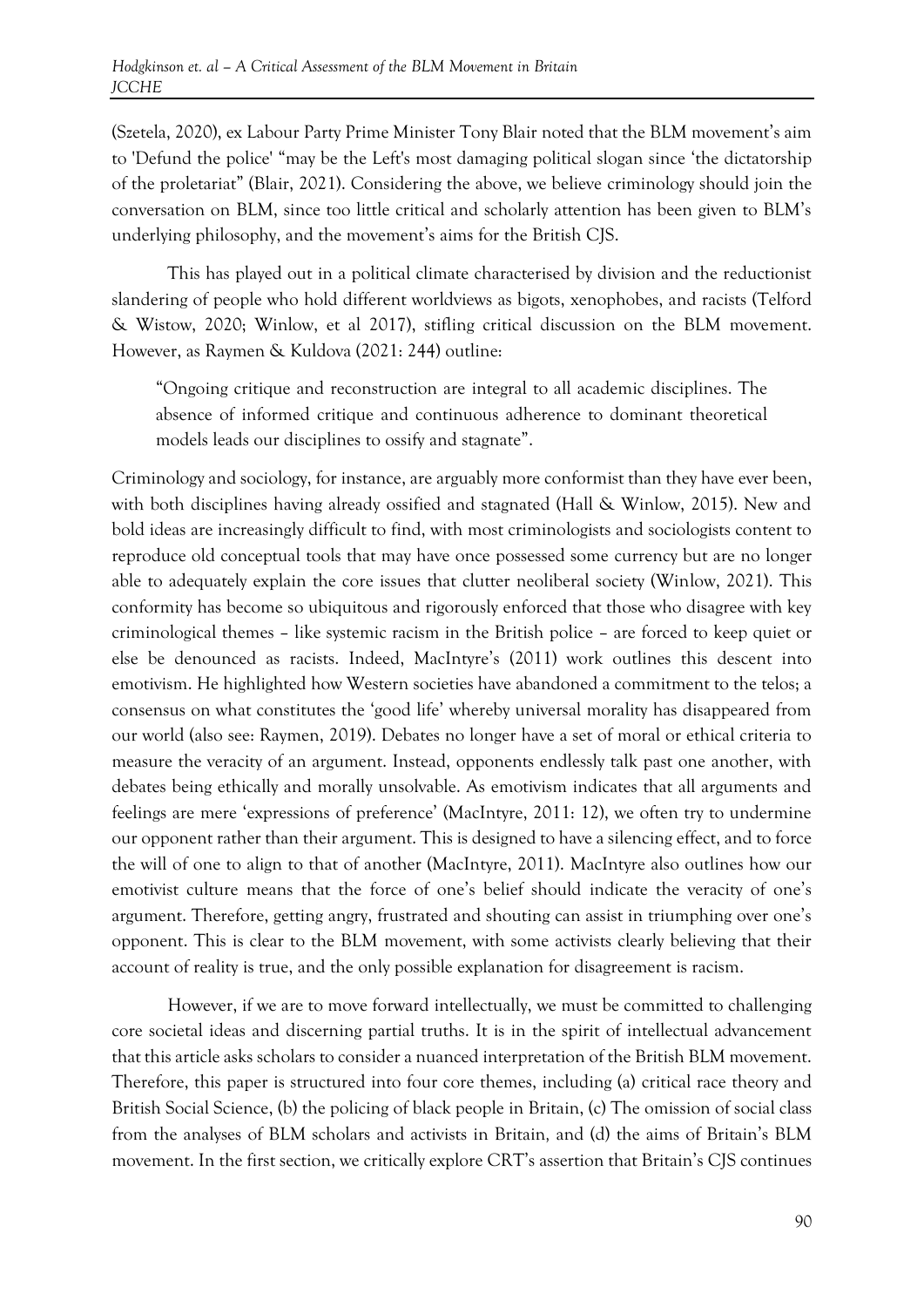to be shaped by the transatlantic colonial project. Next, we discuss how the movement omits historical and geographical differences in the policing of black people. The article then critiques Britain's BLM movement's focus on 'white privilege' rather than social class and neoliberal political economy. The paper closes by discussing several of the BLM movement's aims regarding the CJS; particularly calls to defund and abolish the police.

#### **Critical race theory and British social science**

We are not denying that structural disadvantage or racism exist in both the UK and the USA. Rather, very few criminological accounts have considered critical race theory (CRT hereafter) and its development from US legal scholarship and how this influences Britain's BLM movement's philosophy. While the BLM movement have been circumspect in being associated with CRT, the overlap between BLM, CRT and its associated activists and scholars studying the relationship between race, racism, and power in society is difficult to ignore. CRT is a perspective that was formulated within US legal studies in the 1980s (Warmington, 2020). Many CRT scholars including Richard Delgado and Alan Freeman believed the gains made by the civil rights movement were being reversed (Cole, 2009), while US legal scholar Derreck Bell criticised the illusion of social progress toward racial equality, suggesting that:

"Black people will never gain full equality in this country [USA]. Even those herculean efforts we hail as successful will produce no more than temporary ―peaks of progress, short-lived victories that slide into irrelevance as racial patterns adapt in ways that maintain white dominance. This is a hard-to-accept fact that all history verifies. We must acknowledge it, not as a sign of submission, but as an act of ultimate defiance". (Bell, 1992: 12)

CRT first emerged in Britain through educational research (Cole, 2009; Parker & Gillborn, 2020), with the first international CRT seminar taking place in Britain in November 2006 at Manchester Metropolitan University. The theoretical framework has been employed in other disciplines like geography (Price, 2009), sociology (Meghji, 2021) and criminology (Ross, 2017), and since 2013 it has been central to the Centre for Research on Race and Education at the University of Birmingham, while Birmingham City University have embedded CRT in their 'Black Studies' degrees at both undergraduate and postgraduate level. Therefore, CRT is a perspective that is 'growing in popularity in Britain' (Meghji, 2021: 374). In criminology, it finds structural conditions favourable to its adoption, since it is concerned with the injustice and harms of racial subordination, prejudice, and accentuates the socially constructed nature of race (Andrews, 2018, 2021; Meghji, 2021). Methodologically, it advocates qualitative approaches, activism and analyses concerned with the intersections of race, sex, class, and critical pedagogy (Warmington, 2020). Many of those supporting the perspective have often positioned it as maligned and misinterpreted, such as claims on the University of Birmingham's website that it is "frequently attacked by detractors who over-simplify and caricature the approach".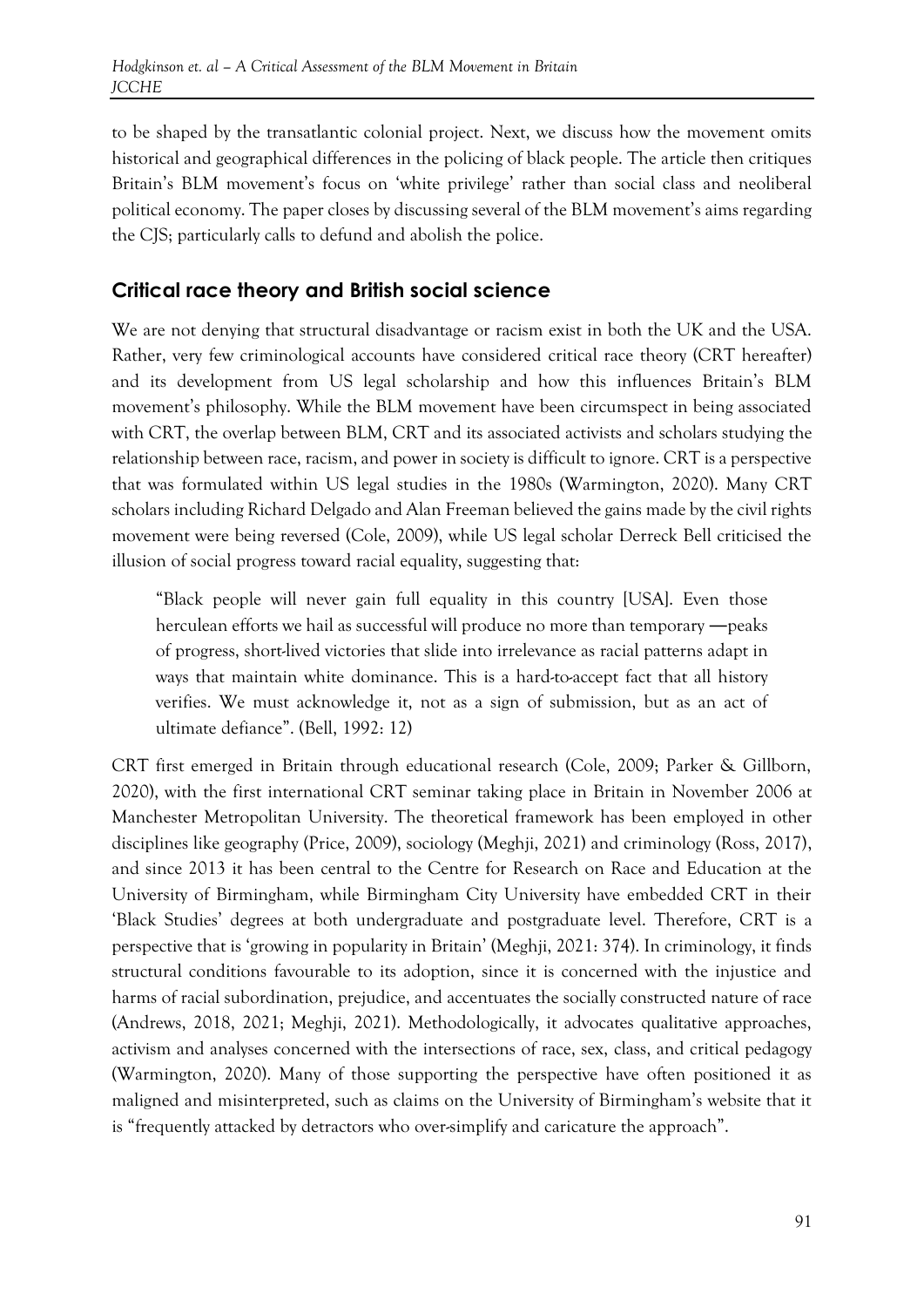Since racism is systemic and exists at a fundamentally systemic level, CRT asserts that race should be the core optic to understand social inequalities in society (Cole, 2009). Essentially, it structures all social institutions as it started in the age of Empire (Dunham & Peterson, 2017; Parker & Gillborn, 2020; Warmington, 2020), meaning all forms of racial discrimination 'are often rooted in slavery and colonialism' (Cornelius, 2020: 15). However, racism continues to manifest through racialized rhetoric, conscious and unconscious bias, and the unnecessary and discriminatory use of police force (Andrews, 2019, 2021; Dunham & Peterson, 2017). CRT also focuses on institutional power and discourse in favour of a materialist focus on neoliberal political economy and social class, preferring to *deconstruct* what society regards as fundamental truths. As we will see, this fails to challenge neoliberalism and thus a core causative process underpinning today's racism, potentially aiding its hegemony. Indeed, this also means that CRT focuses principally on race rather than class, utilizing terms like whiteness and white privilege. Such logic is underpinned by social constructivism, suggesting this is important in seeing how racism manifests both overtly and discreetly. Therefore, the idea that society has witnessed what Goodhart (2017) casts as a great liberalization throughout neoliberalism, whereby people are more tolerant and accepting of the BAME community, is a myth. Rather, CRT claims that racism is everywhere (Andrews 2019, 2021), and that whites often only give rights to black people as it is in their interest to do so (for an overview, see: Pluckrose & Lindsay, 2020). Moreover, it suggests that structural inequalities are reducible to racism and that capitalism embodies racism (for example: Andrews, 2018, 2021).

Whilst we recognise that some CRT scholars may dismiss our argument because we are three white, male academics explicating CRT ideas, we assert that our ethnic background is irrelevant. For us, this is the central thrust of anti-racism, as it was with the American Civil Rights Movement of the 1950s and 1960s, embodied through Martin Luther King's assertion that we ought to focus on the content of one's character and not the colour of their skin. However, CRT does the opposite. It makes skin colour central, and the value of an argument is judged by the colour of the person making it. As the recent report by the Commission on Race and Ethnic Disparities also claimed:

"We no longer see a Britain where the system is deliberately rigged against ethnic minorities. The impediments and disparities do exist, they are varied, and ironically very few of them are directly to do with racism. Too often 'racism' is the catch-all explanation, and can be simply implicitly accepted rather than explicitly examined. The evidence shows that geography, family influence, socio-economic background, culture and religion have more significant impact on life chances than the existence of racism". (Sewell, 2021: 8)

Therefore, more critical engagement with CRT, the BLM movement and race within the CJS is of fundamental importance. While racism exists in British society and the CJS, other evidence indicates that it is not the only issue that structures social relations and interactions. This is an issue we now turn to.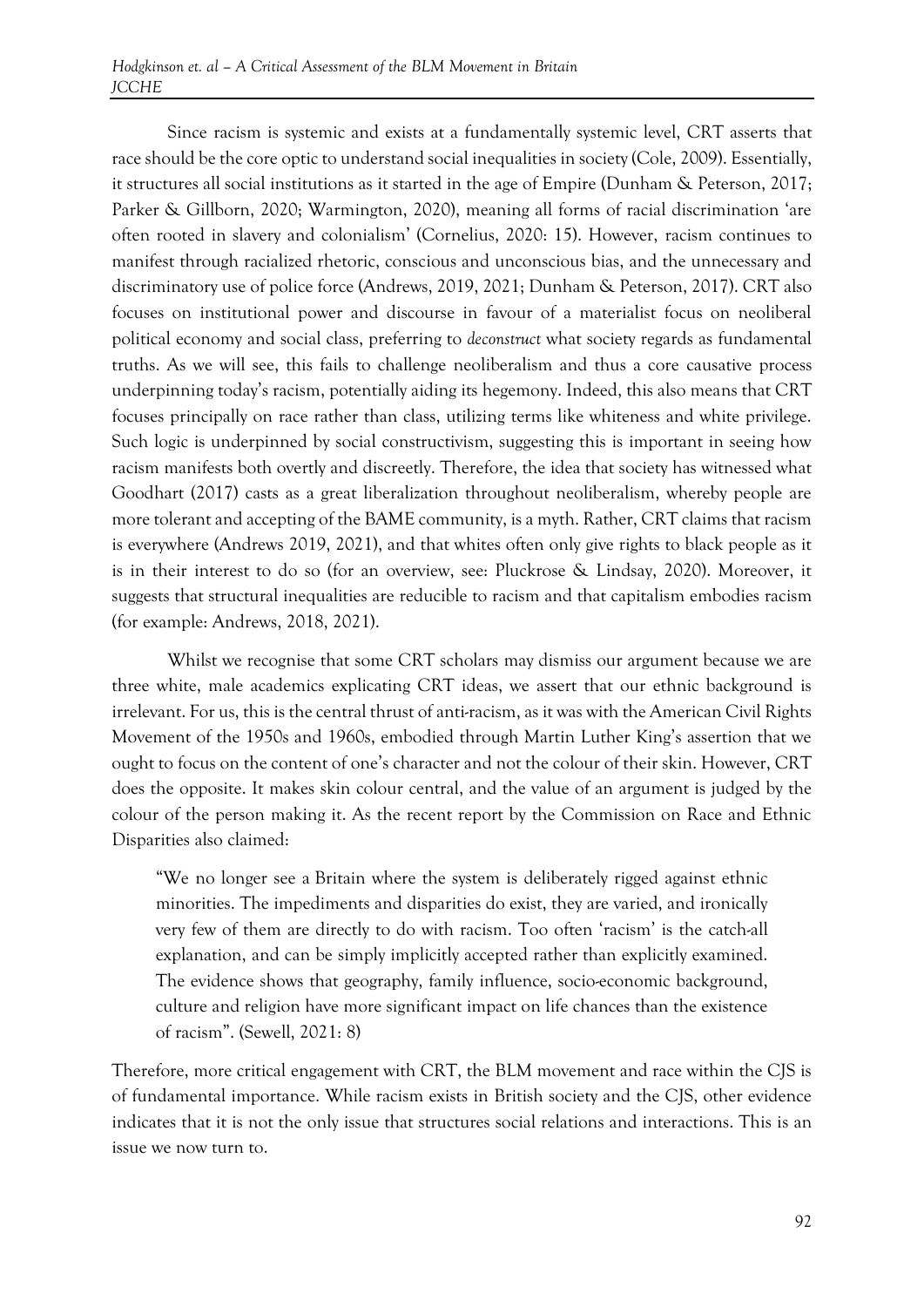#### **The policing of black people in Britain**

In Britain, civil rights laws and the criminalization of segregation began in the 1960s (Ross, 2017). The UK's Race Relations Act 1965, for instance, was the country's first legislative attempt to outlaw discrimination based on ethnicity, though it was criticized for failing to address racism in employment relations, leading to the passing of the 1968 Race Relations Act. The act was modified in 2000 to place duty upon public authorities to promote racial equality. However, as Waddington (1999) outlined, since the MacPherson inquiry in 1999 into the racially motivated murder of 18-year-old black teenager Stephen Lawrence in 1993, whereby the report found evidence of institutionalised racism in the Metropolitan Police, the routine actions of police officers have frequently been branded as racist. Waddington warned that there was a "danger that racism comes to be seen as a parochial problem for the London Metropolitan Police in particular, and the British police in general. It in no way mitigates responsibility for racism at either level to note the obvious and well-established fact that racism is endemic in policing across a broad spectrum of jurisdictions" (Waddington, 1999). However, in today's CJS the issue, we argue, is not the failure to see racism, but a universal view of racism that disregards the specifics of both history and place.

As noted, according to CRT the CJS and policing originate from the days of Empire and colonialism (for instance: Cornelius, 2020; McCoy, 2020). This is when the transatlantic slave trade was hegemonic, whereby white Europeans captured African people and sold them as slaves mainly to the USA. Therefore, the colonial project lives on in the CJS, shaping policing practices and thereby whites' 'maintainence of racial and economic supremacy' (Castle, 2020: 2). Some argue that the US police were formed to protect imperialists' quests to conquer new lands, suppressing native populations (Castle, 2020). Imperialists therefore socially constructed the category of race to justify a racialized hierarchy and slavery, thereby maintaining white supremacy which is thus intimately connected to capitalism's historical development (Andrews, 2019, 2021). Accordingly, law enforcement's role was to police this arbitrary social order (Castle, 2020), whereby black people were cast as savages and inferior (Horne, 2018). Long (2018) applied much of this CRT to the British CJS, arguing that the creation of the police force in Britain originated in the imperial age where the police served the interests of the colonisers and white property owners, while suppressing and criminalizing the 'racialized Other'.

Whilst most criminologists would not disagree that black males in Britain are disproportionately stopped and searched by the police, often face harsher punishment in the CJS, and are at higher risk of dying at the hands of police (Webster, 2012), there are potential deficiencies in CRT's explanations outlined above. Firstly, it could be argued that the creation of the British police does not match what CRT argues as shaped through colonial policing. Scholarship on policing history in Britain, focusing largely on England and Wales (for an overview, see: Reiner, 2010), highlights that the formation of the British police in the early nineteenth century can be viewed as a class instrument formed by the state to ensure the ruling class's hegemony. This is because poverty, socio-economic deprivation, slum-like conditions, and economic inequality in the Georgian era generated criminal gangs and a sizable increase in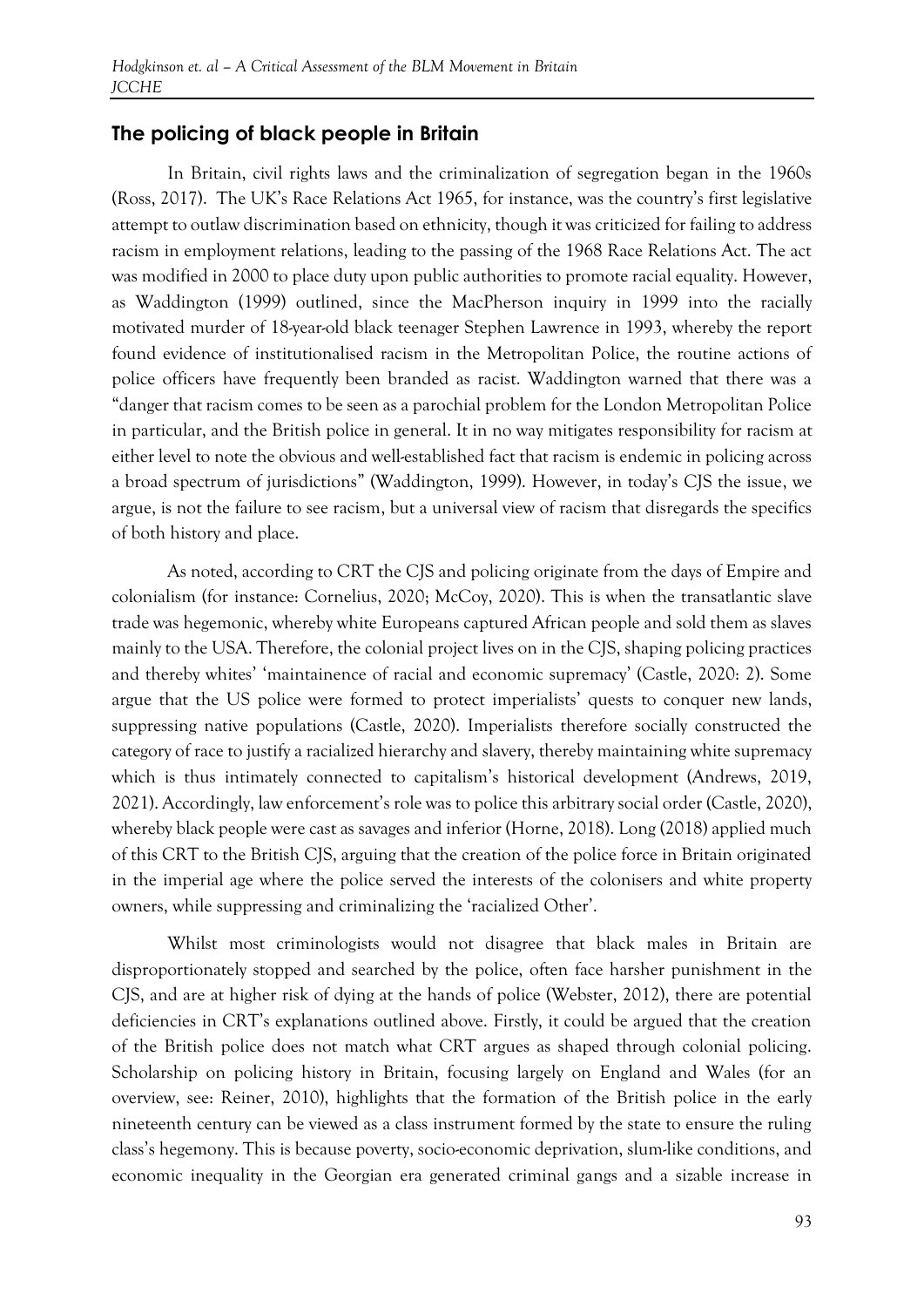property crime, particularly in London, engendering public anxiety and distress (see also: Emsley, 1983; Storch, 1975). Thereafter, the modern police were formed in London in 1829, and most police headquarters were situated in locales where the propertyless classes resided to monitor, regulate, and police those who were cast as rebellious and deviant (Reiner, 2010). In effect, the British police emerged to protect the financial assets of the middle and ruling classes (Emsley, 1983; Reiner, 2010; Storch, 1975).

Some scholars identify how the formation of the British police involved the construction of new police instructions, outlining how their raison d'être was to prevent criminal activity; secure property; and preserve public order against the criminality of the lower classes (Lentz & Chaires, 2007). Others highlight how the formation of the British police was a natural response to the social dislocation generated by the industrial revolution, which local government could not adequately deal with, in part because of the speed and scale of structural change (Emsley, 1983). Relatedly, Storch (1975) suggested that the introduction of a modern, bureaucratized professional police force was a tool of social control, and that their introduction into Northern industrialised working-class England was resisted by working class people (Storch, 1975). Accordingly, ordinary people understood the police as interlopers sent by the ruling class to discipline them and ensure a stable social order. Although this view increasingly drew criticism that police-public relations were more complex, and that encounters with the police were contingent and contradictory (for example, see: Klein, 2010), there is little evidence that the British model was, or is, colonialist (Cole, 1999; Emsley, 1983; Klein, 2010).

However, other countries' police forces including the USA's emerged from slavery and colonialism (Castle, 2020). In the USA, which became a global superpower in the nineteenth century in part because of its enormous slave labour force and abundance of cotton which was exported globally (Beckert, 2014), 'slave patrols' regularly occurred in parts of the south like Virginia to monitor those that were enslaved. Although this culminated in the Fugitive Slave Act (1850) whereby police powers were extended to also police poor whites (Castle, 2020). BLM's proponents argue that this historical legacy has remained with police forces in America, especially in the South, where police have continued to view black people as more criminal than whites and in need of more surveillance, criminalization and imprisonment (Castle, 2020). However, 'slave patrols' were absent from the formation of the police in Britain; therefore, the British police was not founded on the same principles of the USA's police force including ensuring racial division and slavery's hegemony (Webster, 2007).

It is important to note that BLM's account of racist history only goes back to the transatlantic slave trade. However, slavery dates as far back as 4000 years ago and has occurred in most societies throughout history (Davis, 2003; Webb, 2020). Most civilizations, though, believed that it was wrong to enslave an individual from one's own nation, compelling captors to venture beyond their nation's borders and enslave people from different countries. Indeed, according to Webb (2020), ancient societies regarded slavery as a convenient way to order society, with kings at the top of the social structure and slaves at the bottom. Starting in the seventh and eighth century AD, white Europeans were taken to Africa to be sold as slaves, with the Vikings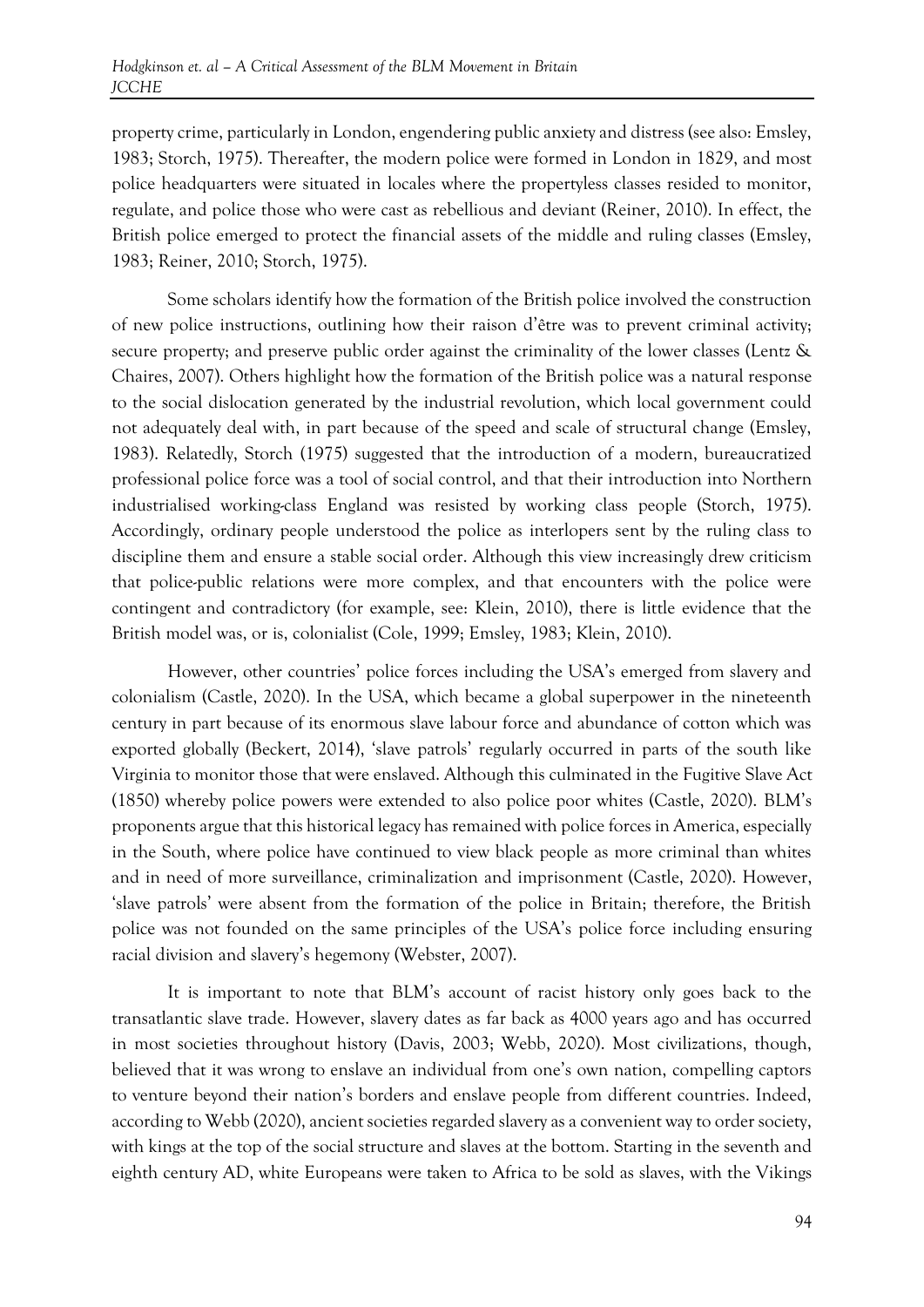often capturing and selling them to African countries. The Ottoman Empire routinely enslaved its white European enemies, while the Barbary coast corsairs also enslaved white Europeans to sell in slave markets in the Middle East (Davis, 2003). However, the 'European experience of slavery has been almost entirely forgotten today' (Webb, 2020: xii).

Returning to policing, though, the above highlights an issue with CRT and Britain's BLM movement: the Americanization of some of Britain's criminological issues and a lack of awareness of different historical contexts. It is important to bear in mind that the development of the CJS differs across the world (see Cole, 1999). While America has historically formed its policing in a colonial model and is largely influenced by the transatlantic slave trade, with myriad racism and discrimination persisting into the post-war era (1945-1979), the UK's post-war policing culture regarding racial perception, particularly in England and Wales, was largely shaped by the Windrush generation. As large-scale immigration occurred in post-war Britain from the British colonies for the first time (Webster, 2007), often to fill gaps in industrialised labour markets in areas like Middlesbrough (Lloyd, et al 2021), some argued that it resulted in a lack of integration often because neither the public nor police were willing 'to accept what were regarded as alien cultures' (Whitfield, 2006: 3). As the native population's cultural environment significantly changed – also in part because of material advances brought by stable industrial work, the development of the welfare state and unprecedented gains in the working class's living standards (Hall, 2012; Telford 2021) – immigrant populations experienced racism from parts of the white working classes who believed in the myth of *imagined superiority* (Winlow, et al 2017). Although immigrants often turned to the police for help with racial discrimination from the local community (Whitfield, 2006), most police officers were drawn from these communities. Therefore, they reproduced negative stereotypes of black people, including that they were more likely to commit crime, severely damaging relations between law enforcement and some local communities.

While race riots have been frequent throughout the nineteenth and twentieth centuries in the USA, racialized public disorder in Britain has been relatively infrequent. In 1919, in Cardiff, riots emerged as white dockers took exception to the presence of black African workers and their contact with white women (Scobie, 1972), while in 1958 in Notting Hill, London, race riots occurred for eight days (Fryer, 1984). Relatedly, in Middlesbrough in the 1950s, migrants arrived from Pakistan, settling in different areas of the town separate from white residents and thereby resulting in a lack of integration (Taylor, 1993). As a young white resident was fatally stabbed in August 1961 in an incident linked to the immigrant community, race riots occurred across four days, involving white residents vandalising immigrants' local businesses and homes (Taylor, 1993). Similarly, disturbances in the inner cities in the neoliberal era, particularly in the 1980s, were aimed at immigrants from India, Pakistan, and Bangladesh in the form of what instigators termed 'Paki bashing' (see: Treadwell and Garland, 2019).

BLM's assertion that the CJS in Britain is a mere imported version of the USA from the age of colonialism also neglects how police practices have changed throughout Britain's history. There are similarities between the more militarized police that emerged in Britain with the shift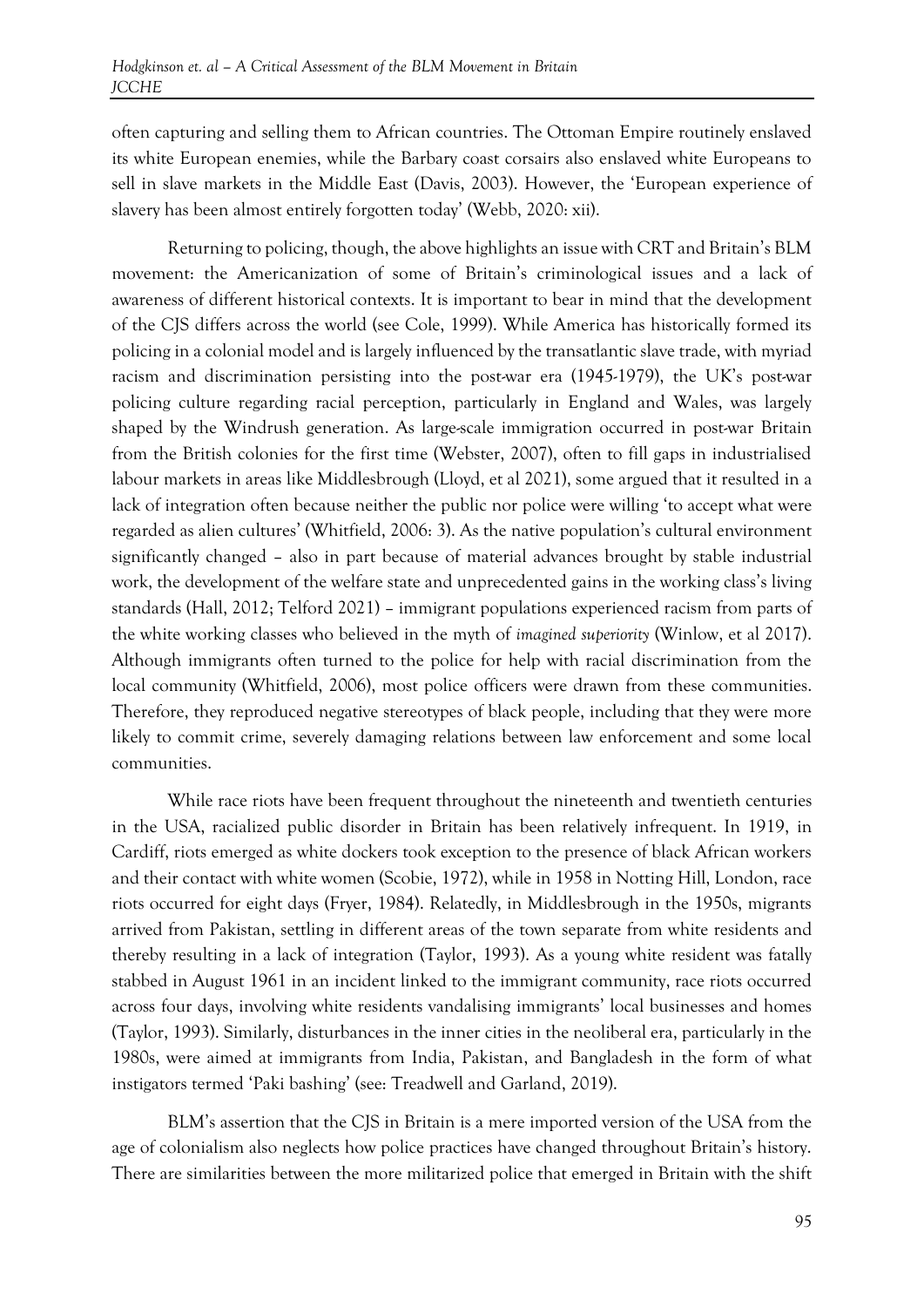to neoliberalism – particularly after Margaret Thatcher utilized the police in the 1984-1985 miners' strike to diminish the miners' solidarity, break the strike and cement political economic change (Cole, 1999) – and concerns about more militarized US police under neoliberalism (Kraska, 1997). Relatedly, as Wacquant (2009) outlined, law enforcement in both the UK and the USA have stepped into areas of permanent recession throughout neoliberalism to deal with cultural problems generated by deindustrialisation, unemployment, and the emergence of a reserve army of labour. However, historical, social, and cultural awareness from Britain's BLM movement would be useful here, particularly as they recently listed Fred West among those 'murdered by the state'. However, they may not have bestowed such sympathy had they known he was a serial killer who killed at least 12 young women between the 1960s and 1980s, eventually taking his own life in HMP Birmingham in 1995:



**Fig.1 – Tweet from BLM, the name of serial killer Fred West appears in the top left-hand corner and appears with others adapted from a list of all those who have died in prison in England and Wales. It should also be noted that West was white.**

This section has explored how the British BLM movement's view on the CJS, and policing practices is underpinned by CRT, which hinges upon a potentially problematic assumption that a colonialist, imperialist age lives on in the CJS of England and Wales. The next section turns to another potential deficiency with CRT and the BLM movement and its explanation of issues within the CJS - namely, the refusal to acknowledge the importance of social class (Cole, 2009; 2019).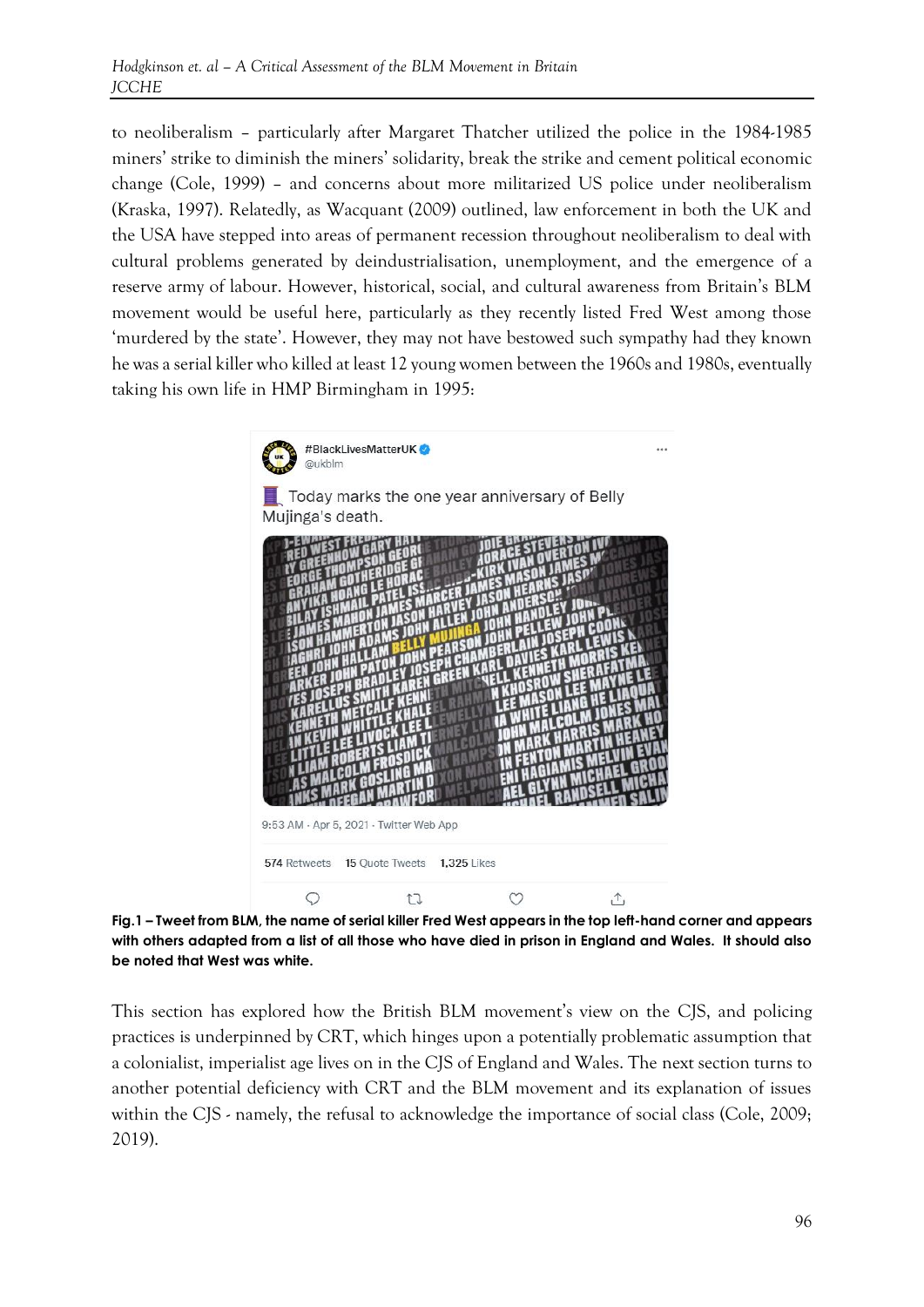## **The omission of social class from the analyses of BLM scholars and activists**

Indeed, CRT's and the BLM movement's emphasis on the imperial age living on in the CJS, and therefore that black people are victimized and criminalized to maintain the hegemony of white people, possibly neglects social class and how it shapes the subjugation of black people. Whilst BLM have endorsed the importance of gender and the LGBTQ+ community in shaping experiences of the CJS (Lindsey, 2018), they have largely neglected the structural conditions of neoliberal capitalism and social class. While there has been some discussion from BLM and its supporting movements on economics – such as the call for economic justice through restructuring the tax system, an increase in the living wage, and dwindling the power of the main banks (MB4L, 2021) – they tend to focus solely on black people rather than impoverished persons of all races. Both white and BAME groups have lost out under neoliberal capitalism through deindustrialization, the ascent of non-unionized and insecure employment and the retrenchment of the welfare state, which sometimes propels them into various forms of crime to forge a livelihood (Treadwell, et al 2013; Winlow, et al 2019). However, this *universal experience* is not considered. Instead, the issue is often framed as 'black communities', suggesting that all black people are oppressed regardless of their class and financial position (McCoy, 2020). Such an approach to tackling racial discrimination has been cast as politically exclusionary (Szetela, 2020); therefore, perhaps it is BLM and CRT that analyses 'race' and particularly the experience of being black in rather monolithic terms (Cole, 2009; 2019).

As the Sewell (2021) report highlighted, perhaps racial segregation in Britain no longer exists in any significant way, though it might be argued that social class is the main segregating feature of neoliberal Britain (Telford, 2021; Treadwell, et al 2013; Webster, 2012; Winlow, et al 2017). Many of the multi-ethnic working class's localities that were once at the forefront of postwar industrial capitalism's relative prosperity are locales of permanent recession under neoliberalism (Hall, 2012; Telford, 2021). Economically destitute and politically abandoned, these places are home to high levels of crime, particularly acquisitive crime, illicit drug dealing and problematic drug use (Ancrum & Treadwell, 2017; Hall, 2012; Webster, 2012). Some have suggested that the only viable form of stable and potentially remunerative work in these areas is involvement in criminal markets (Ancrum & Treadwell, 2017). Such a constitutive context often means that law enforcement over-police the populations of these areas, regardless of the color of their skin (Webster, 2012; Rowe, 2012); yet BLM omit these conditions from their analysis of racial discrimination within the CJS.

Placed in this context, BLM and CRT prefer to utilize the terms whiteness or privilege rather than class (Cole, 2009; 2019), highlighting that being white is a privilege in Western society since white people are awarded more structural advantages to prosper (Pluckrose & Lindsay, 2020; Warmington, 2019). White supremacy, therefore, is inherent in white societies including within the CJS (Warmington, 2019). However, utilising this term to describe those living in high crime zones of permanent recession bears little relation to their experiential reality of struggling to ascertain remunerative and stable work (Ancrum & Treadwell, 2017), as well as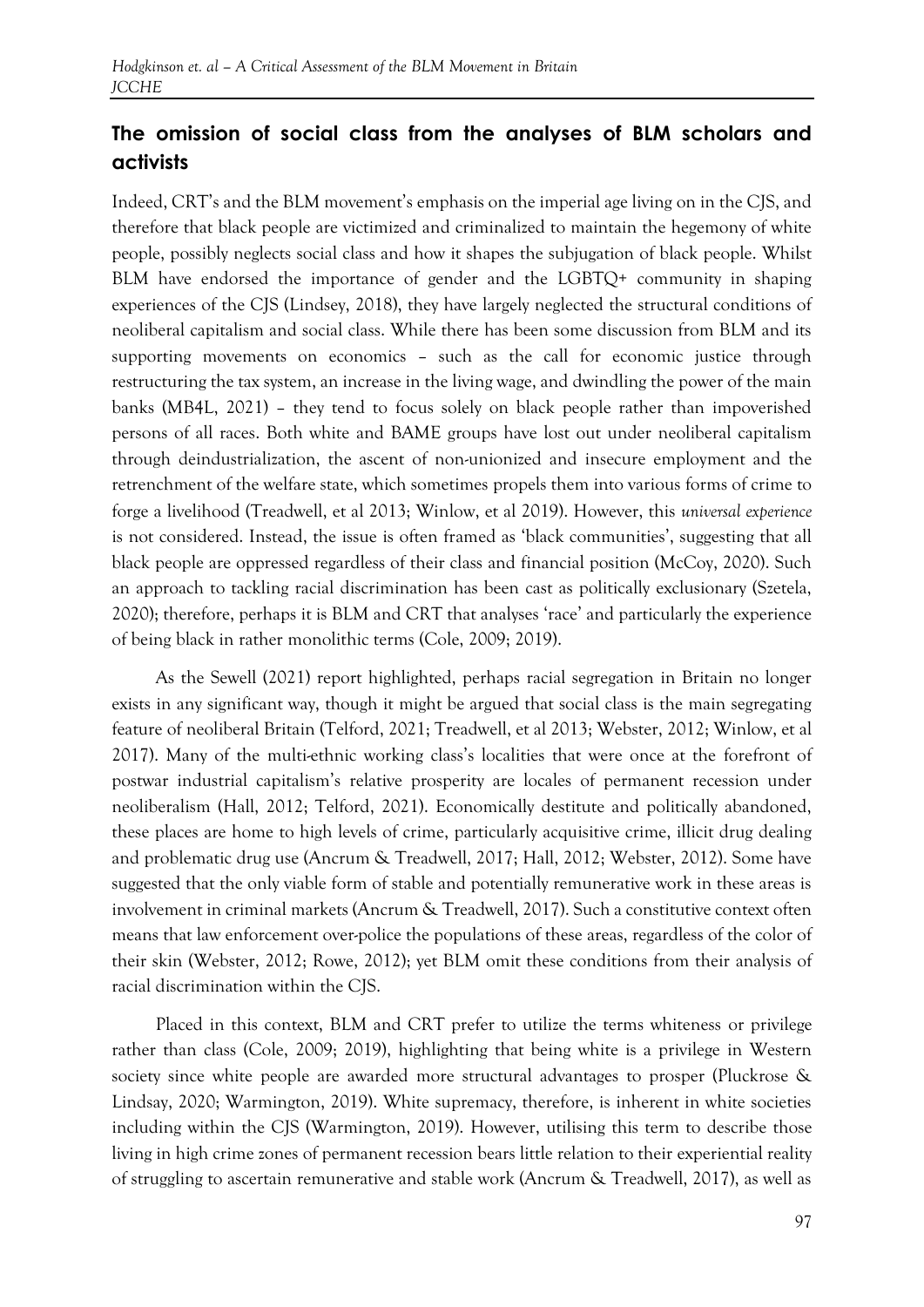often enduring profound mental distress like anxiety and depression. Moreover, focusing on white privilege serves to individualise social inequalities rather than focusing on neoliberal political economy and where real privilege and power lies (Zalloua, 2020) – that is, with both the nation state and the richest members of society who have now accumulated more wealth than capitalists during the brutal years of the Gilded Age (Winlow, et al 2019). Therefore, CRT and proponents of BLM are not concerned with privilege within a profoundly unequal socioeconomic system, they just want individuals to have earnt it. As we will see, this ensures the reproduction of neoliberal ideology (Zalloua, 2020).

Accordingly, Zalloua (2020) suggests that proponents of BLM offer a potentially futile approach to solving racism. They know that slandering white people who espouse racist language as privileged is not enough to solve racism. Yet they engage in a psychosocial act of *fetishistic disavowal*, suppressing this unpalatable knowledge from the conscious to the unconscious in part to feel morally superior. However, some have argued that to solve racism under neoliberalism a fundamental politico-economic restructuring is required (Winlow, et al 2017, 2019). Recent research demonstrated how racism in locales of permanent recession is not attached to the transatlantic slave trade and white privilege but generated through industrial job loss and the ascent of precarious employment (Winlow, et al 2017, 2019). When combined with the absence of a universal political narrative that explains the cause of the multi-ethnic working class's plight in these crime-ridden areas, people often search for somebody else to blame. Therefore, racism exists as a timeless narrative to explain their structural position. Considering this, it might be argued that a moralistic stance on racism is a politically safe position, failing to challenge the conditions that engender racist sentiments. Ultimately, we might ask:

"What sense does it make to suggest that a white man queuing at a food bank is privileged when the top 0.1% of the population are worth as much as the bottom 90%? What sense does it make to talk of 'white people' as if they possess shared interests, cultures, aspirations, and dispositions? What sense does it make to connect a white homeless man asleep in a shop doorway with a white super-rich investment banker? (Winlow, et al 2019: 33).

This failure to emphasise the importance of social class leads to more issues – namely, the movement's demands for the police to dispense with stop and search, end the war on gangs and defund and abolish the police. It is our contention that these policies would cause further damage to the multi-ethnic working class in Britain's most deprived locales.

#### **The aims of Britain's BLM movement**

Britain's policing policy of stop and search has been highlighted by Britain's BLM activists as an example of racial discrimination and bias in the police (Joseph-Salisbury, et al 2021). In comparison with the US, where the picture is often one that regards Britain favourably, BLM scholars claim that 'the UK is not innocent' (Joseph-Salisbury, et al 2021: 22) as stop and search is utilized as a *racial tool* to suppress, control, and criminalize black people. Black people are more likely to be stopped and searched, accounting for 8% of deaths in police custody over a ten-year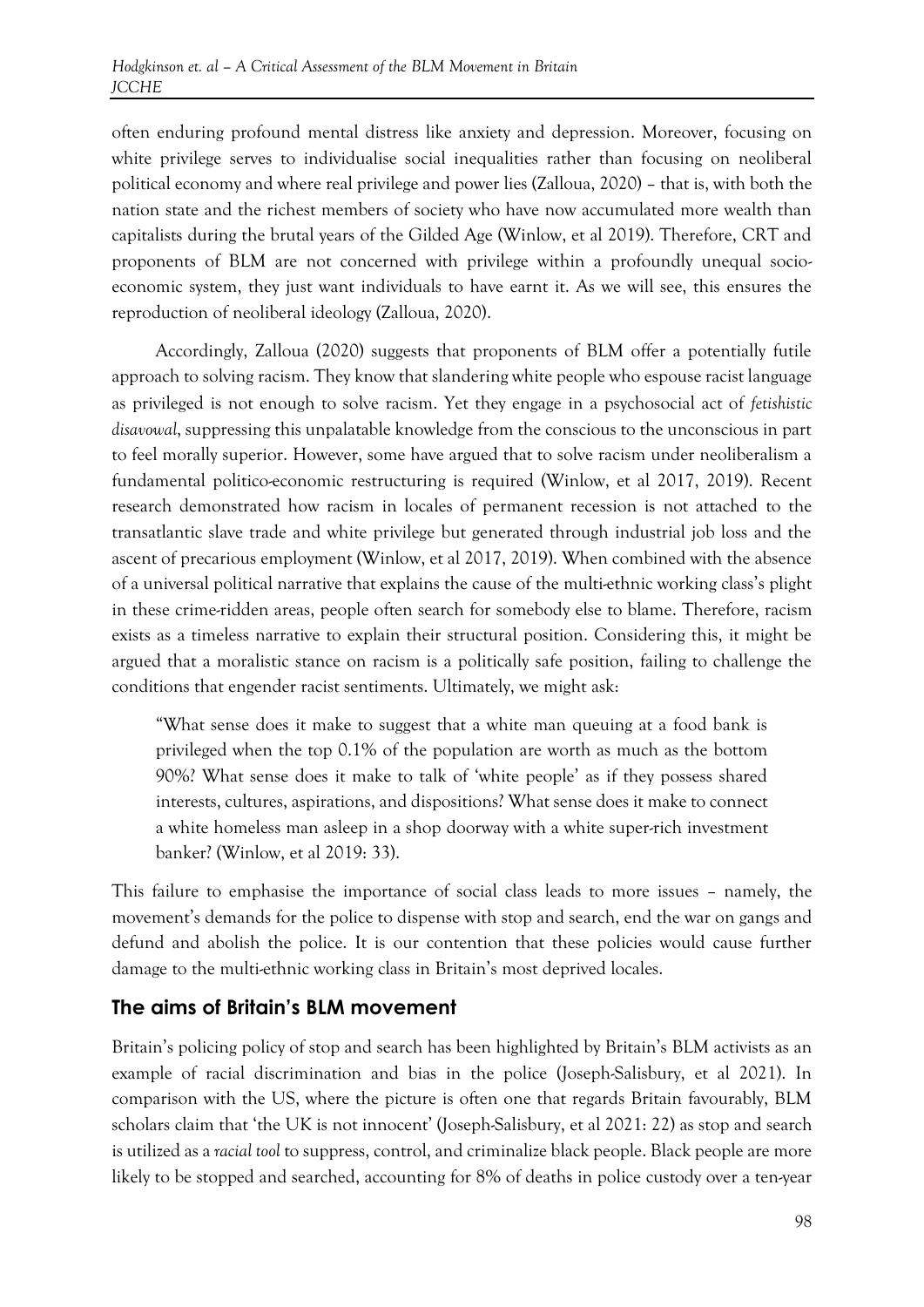period, despite only accounting for 3% of the British population (Afzal, 2020). These structural trends potentially indicate that Britain's BLM movement is correct to highlight the disproportionate rate at which black men face the CJS when compared to whites, a fact that seems apparent in a range of stages of the justice process (Lammy, 2017). However, as mentioned, proponents of BLM suggest that disproportionate policing practices are symptomatic of systemic racism, which engenders racist sentiments, behaviors, and outcomes (Joseph-Salisbury, et al 2021).

However, policing largely takes place in high crime, impoverished areas in big cities, involving a high number of incidents of interpersonal violence especially with a bladed implement (Ellis, 2019). Black people tend to cluster in the lower socio-economic categories and are therefore actively policed, with young black men constituting the 'available population' and are stopped and searched. In high crime neighbourhoods populated mostly by white British men and women, there is often less use of bladed implements, meaning they are less likely to be stopped and searched (Andell, 2019). Further, in large metropolitan areas stop and search is used far more than in smaller towns in rural areas. Considering this, race plays some part with BAME people more likely to be associated with factors that subject them to over-policing including being younger, more likely to be jobless and living in locales characterized by higher-than-nationalaverage levels of poverty and crime (Webster, 2012). Therefore, black people *in certain areas* are more involved in crime than white people (Rowe, 2012). Others point to the potential role of high levels of marital breakdown in the British African community, when compared to whites, and the often-associated social problems like their children being more likely to be involved in crime and therefore stopped and searched (Webster, 2007). However, social class is a key contributing factor as localities characterized by poverty and socio-economic deprivation often possess higher levels of relationship breakdown, family friction and divorce rates (Webster, 2007).

Moreover, there are other factors that may influence police forces usage of stop and search, with a large bulk of the stops by the Metropolitan Police being at the Notting Hill Carnival (Gov, 2019). 61% of the Metropolitan Police's stop and searches in 2018 occurred in August, the same month of the carnival (Gov, 2019). The carnival celebrates black British culture in Notting Hill, London, taking place across the August bank holiday. It is attended by around two million people, though it is only policed by 13,000 officers (Kilgallon, 2020). Police officers have spoken about the high levels of gang-related violence at the carnival, as well as tensions between law enforcement and attendees (Kilgallon, 2020). Indeed, the carnival has a history of serious crime; for instance, four knife attacks and 90 arrests were made for possession of weapons at the 2016 carnival, while black people are statistically more likely to be both a victim and a prime suspect of serious violence (Gov, 2019). Therefore, it is possible that this may have influenced the use of the order and the high number of arrests rather than racial bias and discrimination. Moreover, the success of stop and search at this event suggests it may be too simplistic to abolish the practice when such a large quantity of weapons are often successfully recovered; weapons that may have been used in serious violence against racial minorities.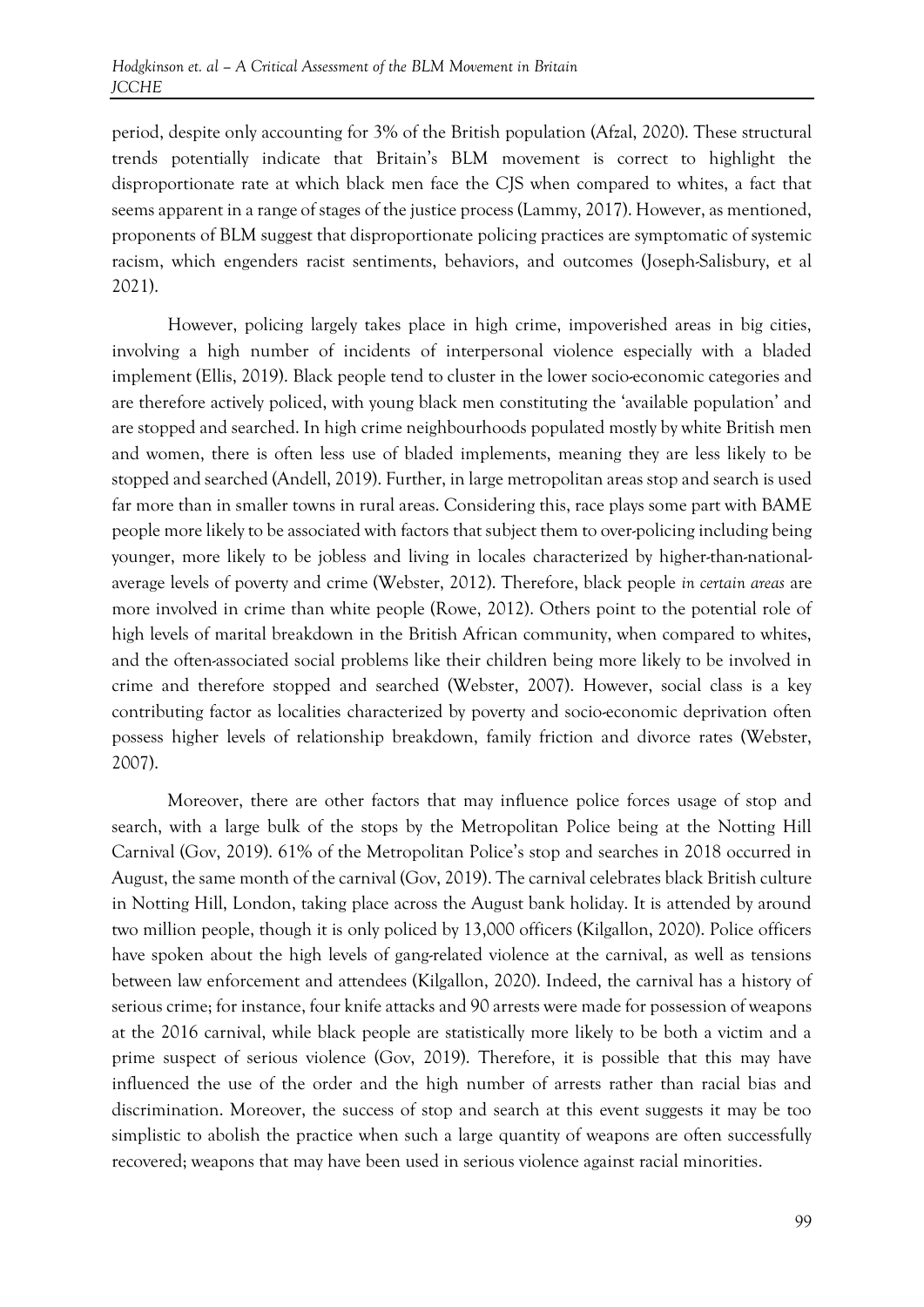Relatedly, the war on gangs has been highlighted as racialized by Amnesty (2020), claiming that in 2020 there were 1,943 people classified as African/Caribbean out of 2,444 individuals on the Metropolitan Police's 'Gang Violence Matrix', a list that documents and monitors potential gang members in the nation's capital. Although criminology has been slow to address the problem of gangs on Britain's streets, their association with rising knife crime, violence and illicit drug markets means they have become too difficult to ignore (Andell, 2019). Whilst David Cameron's coalition government pledged to wage a war on gangs after the 2011 English riots (Andell, 2019), it is an agenda that has continued with ensuing governments. However, it has been criticized by Britain's BLM advocates for its criminalization of black youth culture, though some have claimed that this can be based on their interest in drill music as it is linked to violent crime (Andell, 2019).

Drill music has proliferated since 2010, particularly in London, and it is primarily associated with young black men in deprived localities where knife crime is prominent (Ilan, 2020; Kelly, et al 2020). However, it should not be viewed as directly attributable to rising knife crime. Rather, Kelly et al (2020) claim drill music should be seen by those in power as an indicator of structural issues that young people face under neoliberalism including poverty, labour market insecurities and a sense of powerlessness. Others suggest that the police's view is street illiterate and based on the assumption that young black men are violent, though this is a crude racist stereotype with the reality being more complex (Ilan, 2020). Whilst those involved in drill music often rap about selling drugs, being involved in knife crime and are hostile to the police and gang rivals (Ilan, 2020), interpreting the music as solely about violent crime omits how many of the rappers are not involved in crime and produce 'abstract artistic expression and cultural complexity' (Ilan, 2020: 1003). Moreover, as mentioned, the racialization of gangs may be geographically variegated, with gang membership in Scotland being primarily linked to young white working-class men (Harding, et al 2019). This further reinforces Webster's (2012) view that the intersection between race, crime and policing is dependent on localized situations. While the racialization of gangs may be true for London, it may not be for police forces in locales home to primarily white working-class males, providing further evidence that Britain's BLM movement fail to consider specific contextual conditions.

The most controversial aim espoused by the BLM movement is defunding and abolishing the police. Largely imported from the USA in the summer of 2020 after Floyd's murder, the notion was popularized by the American academic Alex Vitale (2017), who believes policing is rooted in imperialism, racism and is an agent of social control and oppression, particularly of black people. Essentially, he suggests reform of the police force has persistently failed and we need to question the police's role in society, though he does not draw on the abolitionist politics movement in penology and prison scholarship in the USA or Britain. Vitale avers decriminalisation, harm reduction, economic development, and community empowerment in deprived locales as alternatives to controlling crime through policing, regarding defunding as a means of stripping back increasing militarisation in the USA. Although the call for defunding the police was formulated in the USA – where, as mentioned, the CJS's development is different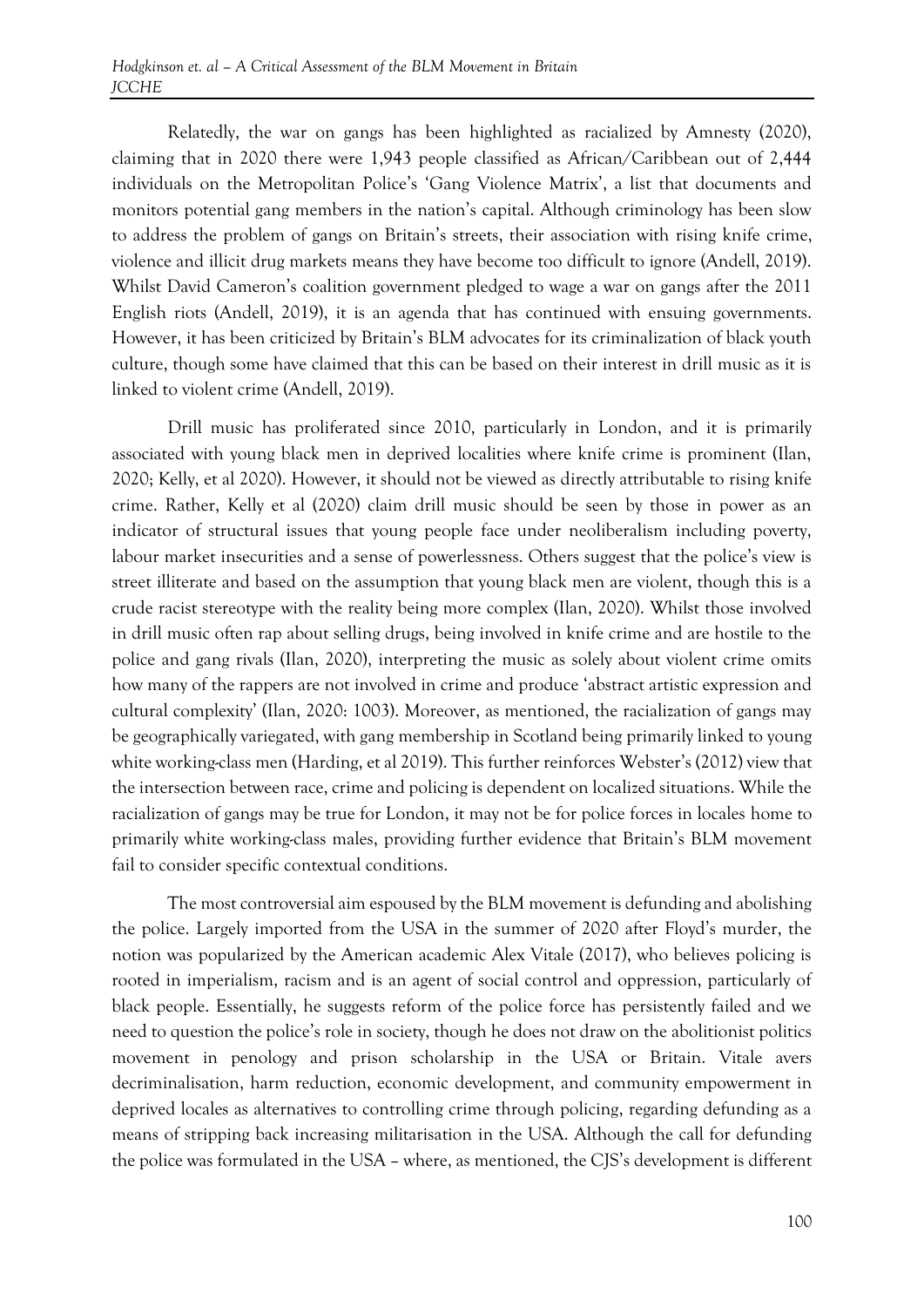to Britain – it also has proponents amongst some of Britain's BLM/CRT practitioners (for instance: Joseph-Salisbury et al 2021) and associated groups such as the '4 Front Project' who have also called for the defunding of the police in exchange for increased investment in black communities, using social services to combat criminality.

Whilst many criminologists would agree that the police are not equipped to prevent criminal activity, defunding the British police has been ongoing since the 2008 global financial crisis. The decade that followed the 2008 crash witnessed unprecedented cuts to the public sector (Winlow, et al 2017), as the police lost nearly 17% of full-time employees between 2010-2020 (Jackman, et al 2021), as well as a significant reduction in police community support officers and police forces' overall budgets. Recent research shows that this detrimentally impacted upon serving police employees, increasing anxiety, depression, stress, workloads, and absenteeism (Jackman, et al 2021). Serious forms of crime have also increased, including lethal violence in locales of permanent recession, with cuts to the CJS being identified as a contributing factor (Ellis, 2019). The Home Office also highlighted that an increase in murder was directly linked to austerity police cuts, with black people being the most likely ethnic group to be killed (Dearden, 2020). Criminologist Elliott Currie suggests issues like these are often left out of the debates surrounding Black Lives Matter, not least the sizable volume of black men who die at the hands of other black men each year in the most impoverished cities (Currie, 2015). Considering this, it could be argued that defunding an already underfunded police force would generate further social problems in areas of permanent recession, including lethal forms of crime.

As BLM's aims such as defunding and abolishing the police fails to challenge neoliberal capitalism, the BLM movement potentially aid its hegemony as the core political economy. It might be argued that they remain rooted to altering neoliberalism, hopeful that this will eventually engender more racial equality and justice. Despite the movement's 'radical' self-image, it endorses neoliberal ideology. They are not against competition; they simply want competition to be fair. They are not against privilege; they just want privilege to be earned. They are not against a hierarchical society; they just want to remove racist barriers that are preventing talented black people from rising. And they are not against obscene wealth; they simply want black people to have a bigger share of it. As Cole (2019: 104) outlined, 'Critical Race Theorists have no identifiable strategy to achieve social change, nor any concrete proposals for a more just future'. Moreover, their endorsement of neoliberal ideology is also reflected in calls to defund the police to fund other community initiatives (Joseph-Salisbury, et al 2021). This potentially depends upon a problematic view of macroeconomics that suggests governments are like a household in their spending. Whilst local and state USA police forces are funded by tax bases and are therefore not federally funded, a third of the funding for British police forces' budgets comes from localized council tax, with the remaining two-thirds coming directly from the central government (Gov, 2020). Modern Monetary Theory (MMT) suggests sovereign governments – such as the UK – are not constrained in their spending since they hold the monopoly on the creation of their currency (Kelton, 2020). They are currency issuers, and consequently are profoundly different from households, individuals, or local councils and municipalities who are currency users and are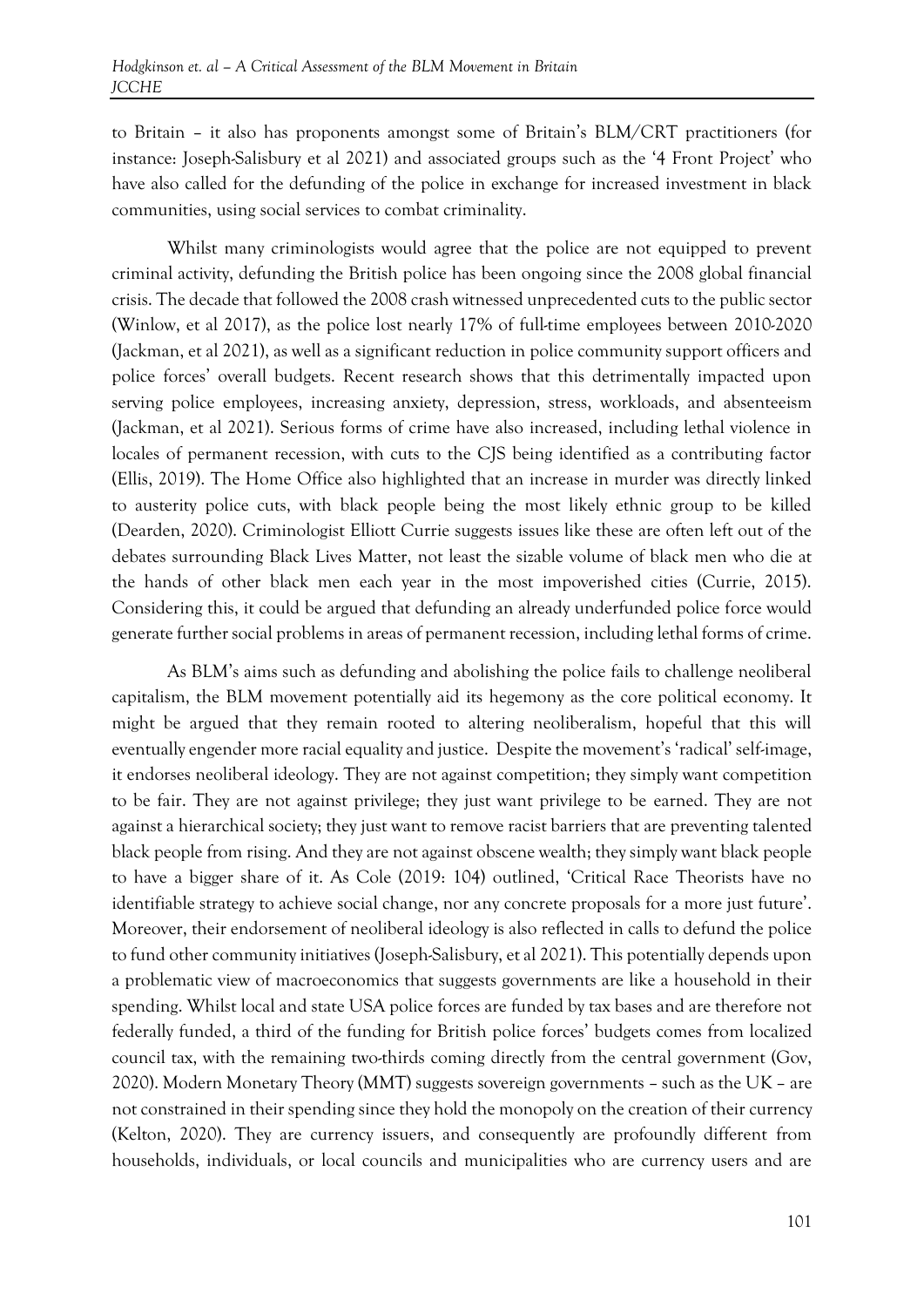therefore incapable of creating and issuing currency. Rather than taxation being used to fund the CJS and community support programmes to tackle crime and its associated social problems, MMT indicates that the government must first spend into the economy before it takes money out through taxation, to both create demand for its currency and to prevent runaway inflation (Kelton, 2020).

Kelton (2020) provides a useful overview of how the modern monetary system operates by comparing it to the board game Monopoly, whereby the game cannot function without a currency issuer and players can accumulate monies or go bankrupt. However, the currency issuer can never go broke. It also suggests that balancing the economy is better for all individuals in society rather than balancing the deficit, since a deficit is required to put money into the economy, stimulating economic activity and growth. Therefore, it might be argued that MMT is not Conservative or Socialist; rather, it represents the economy as it stands. Countries who are not sovereign including those that have signed up to the Euro have less economic tools to utilize to solve issues of social and racial inequality within the CJS. The lack of mechanisms to address social problems has been demonstrated throughout the Covid-19 pandemic, particularly in 2020. While many EU states asked for a joint rescue package to address the biggest drop in economic output since World War Two, sovereign states have continually shaken the magic money tree to finance vast sums of money for personal protective equipment for frontline workers like police officers, furlough schemes for workers, as well as the development of vaccines (Briggs, et al 2021). Perhaps money is not as scarce as neoliberal ideology suggests, meaning the British government potentially has the power to adequately fund the CJS and its agencies like the police to uphold the law, tackle criminality and try and protect people from the damaging impact of crime.

#### **Conclusion**

Tackling racism within society and the CJS should be a core part of criminology. We welcome scholarship that adds evidence to how we conceive of structural inequalities, particularly within the CJS. However, we agree with Raymen & Kuldova's (2021) assertion that a critical social science should not exist to reproduce social orthodoxies and conform to dominant theoretical models, expunged of critique and nuance. The murder of George Floyd by the US police force in 2020 intensified social anger and was rightfully a call for action against racial injustices. Such protest should form a core part of a vibrant democracy and civil society. Whilst we believe the movement's core claim – that Black Lives Matter – is indisputable and important, this article explicated how Britain's BLM movement is not politically neutral but underpinned by CRT, problematizing its claims that the imperialist age lives on in today's society and criminal justice system(s) in Britain. The movement's homogenizing approach to tackling racial injustice means it omits context and localized histories, particularly regarding police forces in Britain who were perhaps not formed to maintain empire but to protect the ruling class's socio-economic interests against the threats posed by the lower orders (Elmsley, 1983; Reiner, 2010; Storch, 1975).

This omission of social class results in a potentially reductionist account (Cole, 2009; 2019), implying that all injustices and inequalities involving black people can be narrowed down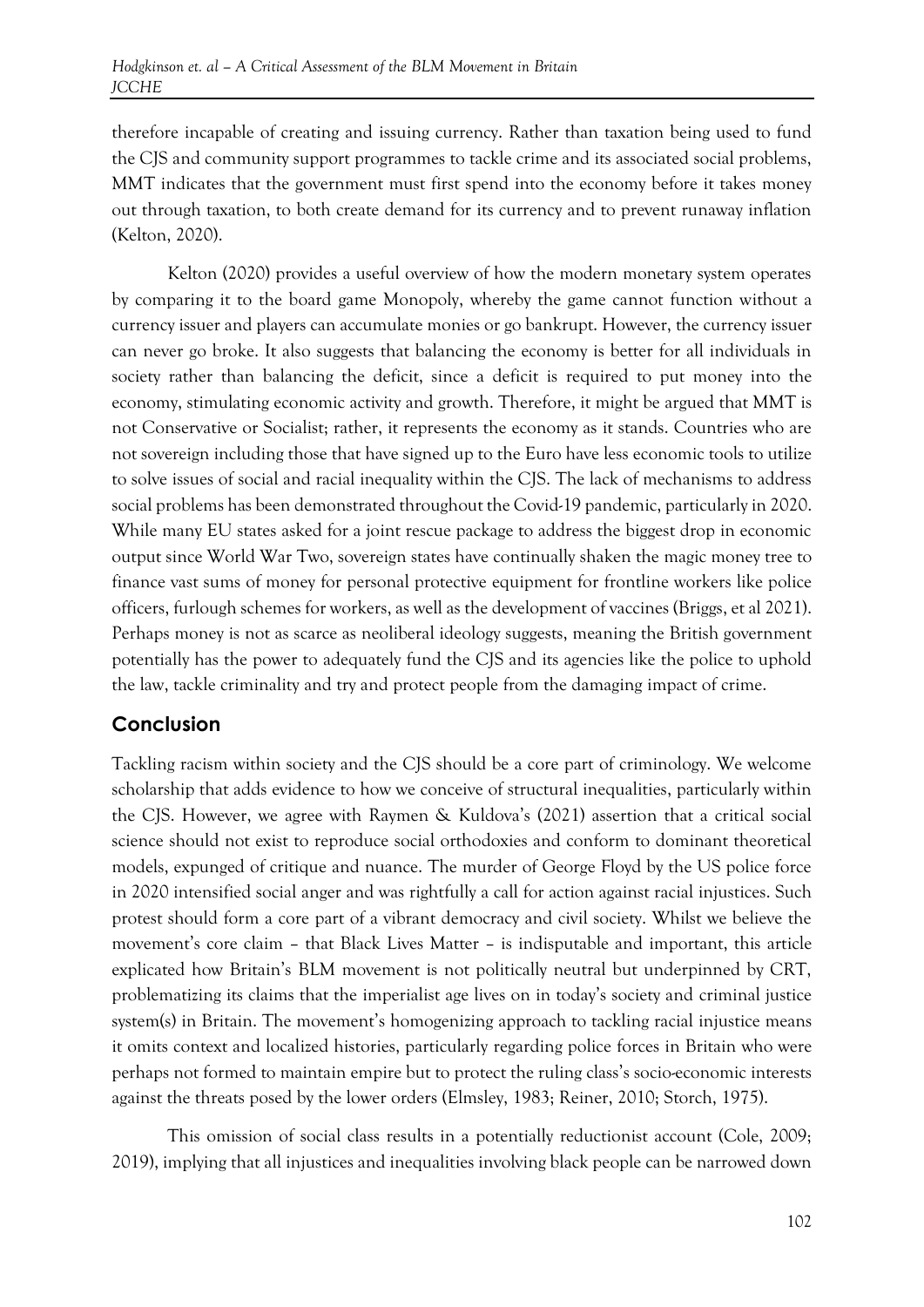to racism (Andrews, 2019, 2021; Castle, 2020; Joseph-Salisbury, et al 2021). Whilst we do not deny that racism exists, we have an intellectual duty to offer more potentially comprehensive perspectives on racial inequalities; one that is attuned to the specifics of history and place. The paper also explored how the call amongst some BLM advocates to defund and abolish the police force is deeply problematic, not least as Britain's police forces have been underfunded since 2010, coinciding with a rise in lethal knife crime which reached record levels in some of Britain's locales of permanent recession (Ellis, 2019). Indeed, the BLM movement's reproduction of neoliberal ideology by not challenging structural competition, obscene wealth, and the idea that the state is fiscally constrained, means they may be inadvertently sustaining the underlying structural conditions that generate racial antagonisms in neoliberal Britain. Ultimately, we must accept that the past is gone. We must turn the page and commit to reconciliation and forgiveness. And we must enact a politics of universality. Only then can we begin to move forward.

#### **References**

Afzal, N (2020) 'Black people dying in police custody should surprise no one'. *The Guardian,* 11 June 2020 [online]. Available at: [https://www.theguardian.com/uk-news/2020/jun/11/black](https://www.theguardian.com/uk-news/2020/jun/11/black-deaths-in-police-custody-the-tip-of-an-iceberg-of-racist-treatment)[deaths-in-police-custody-the-tip-of-an-iceberg-of-racist-treatment](https://www.theguardian.com/uk-news/2020/jun/11/black-deaths-in-police-custody-the-tip-of-an-iceberg-of-racist-treatment)

Amnesty, (2020) 'What is the Gangs Matrix?'. *Amnesty International UK*, 18 May 2020 [online]. Available at:<https://www.amnesty.org.uk/london-trident-gangs-matrix-metropolitan-police>

Ancrum, C & Treadwell, J (2017) Beyond ghosts, gangs and good sorts: Commercial cannabis cultivation and illicit enterprise in England's disadvantaged inner cities. Crime Media Culture. 13(1): 69-84.

Andell, P (2019) *Thinking Seriously About Gangs*. London: Palgrave Macmillan.

Andrews, K (2018) *[Back to Black: Retelling Black Radicalism for the 21](https://www.zedbooks.net/shop/book/back-to-black/forthcoming/)st Century.* London: Zed [Books.](https://www.zedbooks.net/shop/book/back-to-black/forthcoming/)

Andrews, K (2021). *The New Age of Empire: How Racism and Colonialism Still Rule the World*. London: Allen Lane.

Beckert, S (2014) *Empire of Cotton: A Global History*. New York: Vintage Books.

Blair, T (2021) Without total change Labour will die. *The New Statesman*, 11 May 2021 [online]. Available at: [https://www.newstatesman.com/politics/2021/05/tony-blair-without-total-change](https://www.newstatesman.com/politics/2021/05/tony-blair-without-total-change-labour-will-die)[labour-will-die](https://www.newstatesman.com/politics/2021/05/tony-blair-without-total-change-labour-will-die)

Briggs, D Ellis, A Lloyd, A & Telford, L (2021) *Researching the Covid-19 Pandemic: A Critical Blueprint for the Social Sciences.* (forthcoming with Policy Press).

Buckley, N (2020) 'Why Black Lives Matter are so dangerous'. *The Critic*, 16 July 2020 [online]. Available at:<https://thecritic.co.uk/i-was-fired-for-criticising-blm/>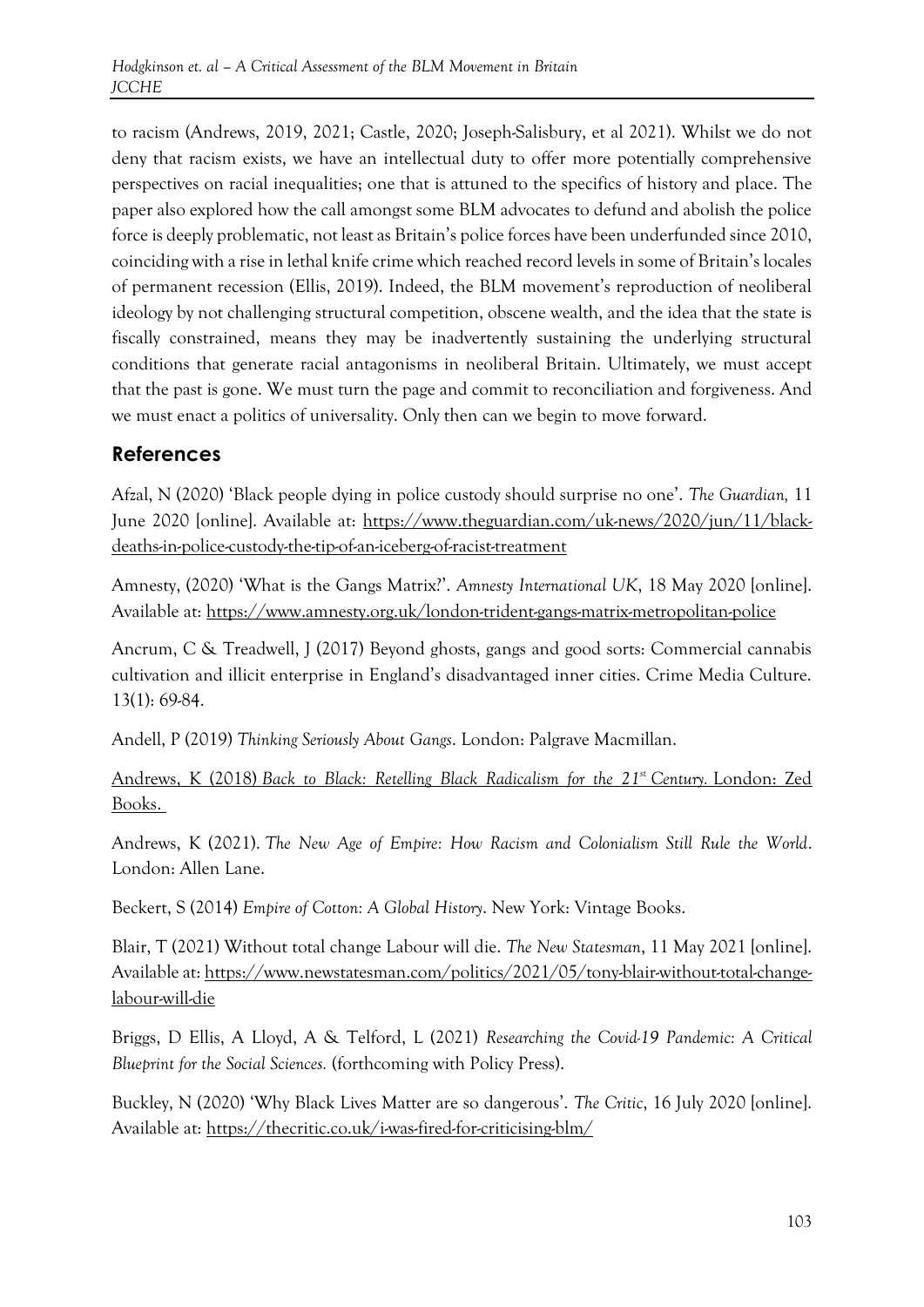Castle, T (2020) '"Cops and the Klan": Police disavowal of risk and minimization of threat from the Far-Right'. *Critical Criminology*. Online First: <https://link.springer.com/article/10.1007/s10612-020-09493-6>

Cole, B (1999) 'Post-Colonial Systems'. IN: Mawby, R. (Ed.). *Policing Across the World: Issues for the Twenty-First Century*. Pp.88-108.

Cole, M (2009) Critical Race Theory comes to the UK: A Marxist Response. Ethnicities. 9(2): 246-284.

Cole, M (2019) A Marxist critique of Sean Walton's defence of the Critical Race Theory concept of 'White supremacy' as explaining all forms of racism, and some comments on Critical Race Theory, Black Radical and socialist futures. Power and Education. 12(1): 95-109.

Cornelius, N (2020) 'From slavery and colonialism to Black Lives Matter: new mood music or more fundamental change?' Diversity, Equality and Inclusion. 40(1): 8-20.

Currie, E (2015) Shouldn't Black Lives Matter All The Time? Contexts. 14(3): 17-18.

Davis, R (2003) *Christian Slaves, Muslim Masters: White Slavery in the Mediterranean, The Barbary Coast, and Italy, 1500-1800*. London: Palgrave Macmillan.

Dearden, L (2020) 'Police cuts contributed to rise in murders in Britain, Home Office report says'. *The Independent*, 5 March 2020 [online]. Available at: [https://www.independent.co.uk/news/uk/crime/police-cuts-rise-murders-britain-home-office](https://www.independent.co.uk/news/uk/crime/police-cuts-rise-murders-britain-home-office-latest-figures-a9377551.html)[latest-figures-a9377551.html](https://www.independent.co.uk/news/uk/crime/police-cuts-rise-murders-britain-home-office-latest-figures-a9377551.html)

Dunham, R & Petersen, N (2017) Making Black Lives Matter: Evidence-Based Policies for Reducing Police Bias in the Use of Deadly Force. Criminology & Public Policy. 16(1): 341-348.

Eatwell, R & Goodwin, M (2018) *National Populism*. London: Pelican Books.

Ellis, A (2019) 'A de-civilizing reversal or system normal? Rising lethal violence in post-recession austerity United Kingdom'. The British Journal of Criminology. 59(4): 862-878.

Emsley, C (1983) *Policing and its Context, 1750 – 1870*. London: MacMillan Press.

Fryer, P (1984) *Staying Power: The History of Black People in Britain.* London: Pluto Press.

Goodhart, D (2017) *The Road to Somewhere*. London: Hurst Publishers.

Gov, (2019) 'Equality impact assessment: Relaxation of Section 60 conditions in the best use of stop and search scheme'. Home Office.

Gov, (2020) Fact sheet: Provisional Police Funding Settlement 2021/22. Home Office.

Hall, S (2012) *Theorizing Crime and Deviance*. London: Sage.

Hall, S & Winlow, S (2015) *Revitalizing Criminological Theory: Towards a New Ultra-Realism*. London: Routledge.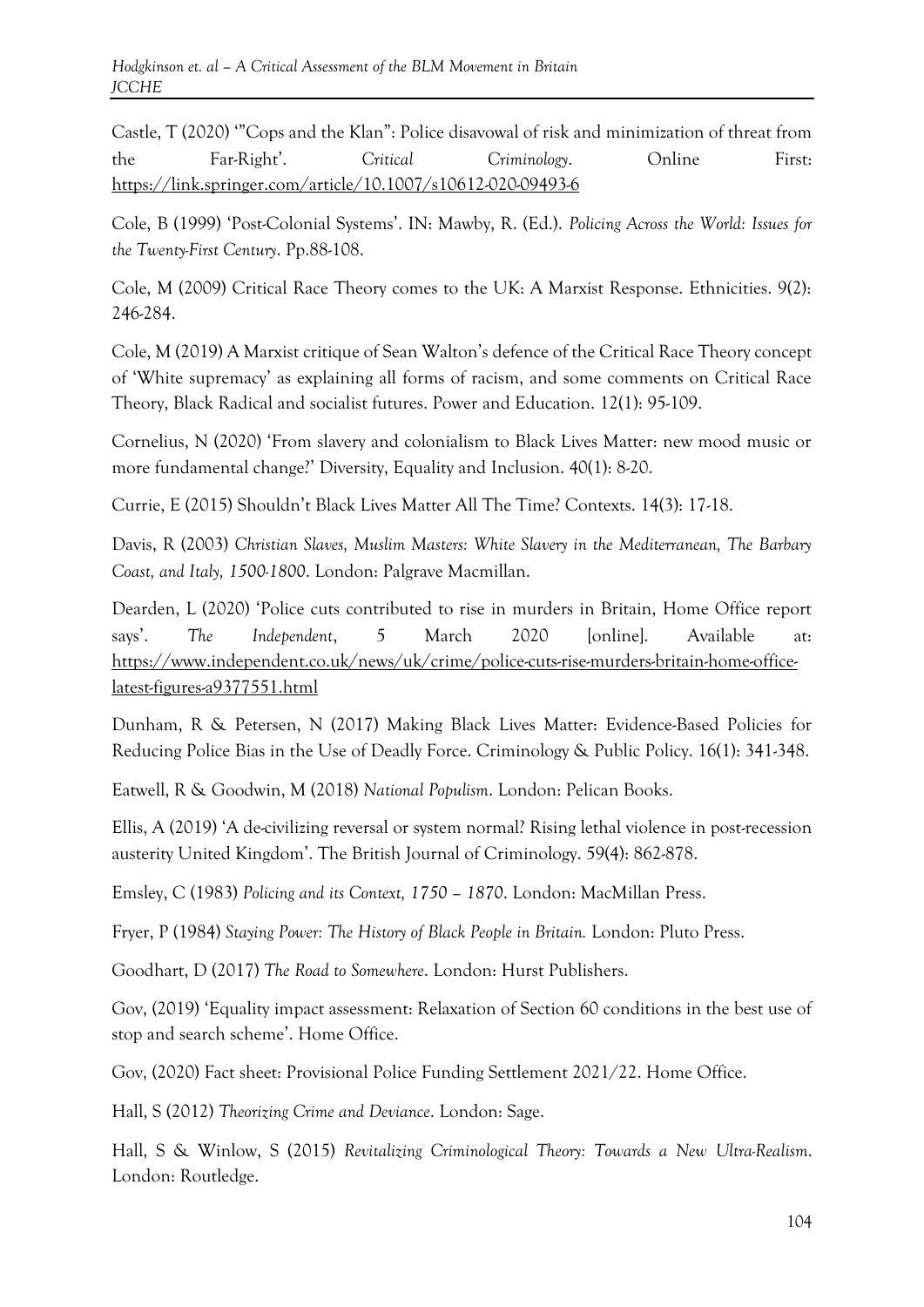Harding, S Deuchar, R Densley, J & McLean, R (2019) A Typology of Street Robbery and Gang Organization. British Journal of Criminology. 59: 879-897.

Horne, G (2018) *The Apocalypse of Settler Colonialism: The Roots of Slavery, White Supremacy, and Capitalism in Seventeenth-Century North America and the Caribbean*. New York: Monthly Review Press.

Ilan, J (2020) 'Digital street culture decoded: Why criminalizing drill music is street illiterate and counterproductive'. The British Journal of Criminology. 60(4): 993-1013.

Jackman, P Clay, G Coussens, A Bird, M & Henderson, H (2021) 'We are fighting a tide that keeps coming against us'. Police Practice & Research. 22(1): 370-388.

Joseph–Salisbury, R Connelly, L & Wangari-Jones, P (2021) '"The UK is not innocent": Black Lives Matter, policing and abolition in the UK'. Equality, Diversity and Inclusion. 40 (1): 21-28.

Kelly, C Lynes, A & Kelly, E (2020) 'THUG LIFE: Drill music as a periscope into urban violence in the consumer age'. The British Journal of Criminology. 60(5): 1201-1219.

Kelton, S (2020) *The Deficit Myth*. London: John Murray.

Kilgallon, A (2020) Police Interaction and Notting Hill Carnival. Policing and Society. 30(1): 28- 46.

Lammy, D (2017) The Lammy Review: An Independent Review into the Treatment of, and Outcomes for, Black, Asian and Minority Ethnic Individuals in the Criminal Justice System. London: Lammy Review.

Lentz, S & Chaires, R (2007) The invention of Peel's principles: A study of policing 'textbook' history. Journal of Criminal Justice. 35: 69-79.

Lindsey, T (2018) 'Ain't nobody got time for that: Anti-Black girl violence in the era of #SayHerName'. Urban Education. 53(2): 162-175.

Lloyd, A Devanney, C Wattis, L & Bell, V (2021) "Just tensions left, right and centre": assessing the social impact of international migration on deindustrialized locale. Ethnic and Racial Studies. 1-22. Online First: [https://doi.org/10.1080/01419870.2020.1854813.](https://doi.org/10.1080/01419870.2020.1854813)

Long, L (2018) *Perpetual Suspects*. New York City: Springer Publishing.

M4BL (2021) 'Policy Platforms'. *The Movement for Black Lives* [online]. Available at: <https://m4bl.org/policy-platforms/>

MacIntyre, A (2011) *After Virtue*. London: Bloomsbury.

MacPherson, W (1999) *The Stephen Lawrence Inquiry: Report of an Inquiry by Sir William MacPherson of Cluny*. London: TSO.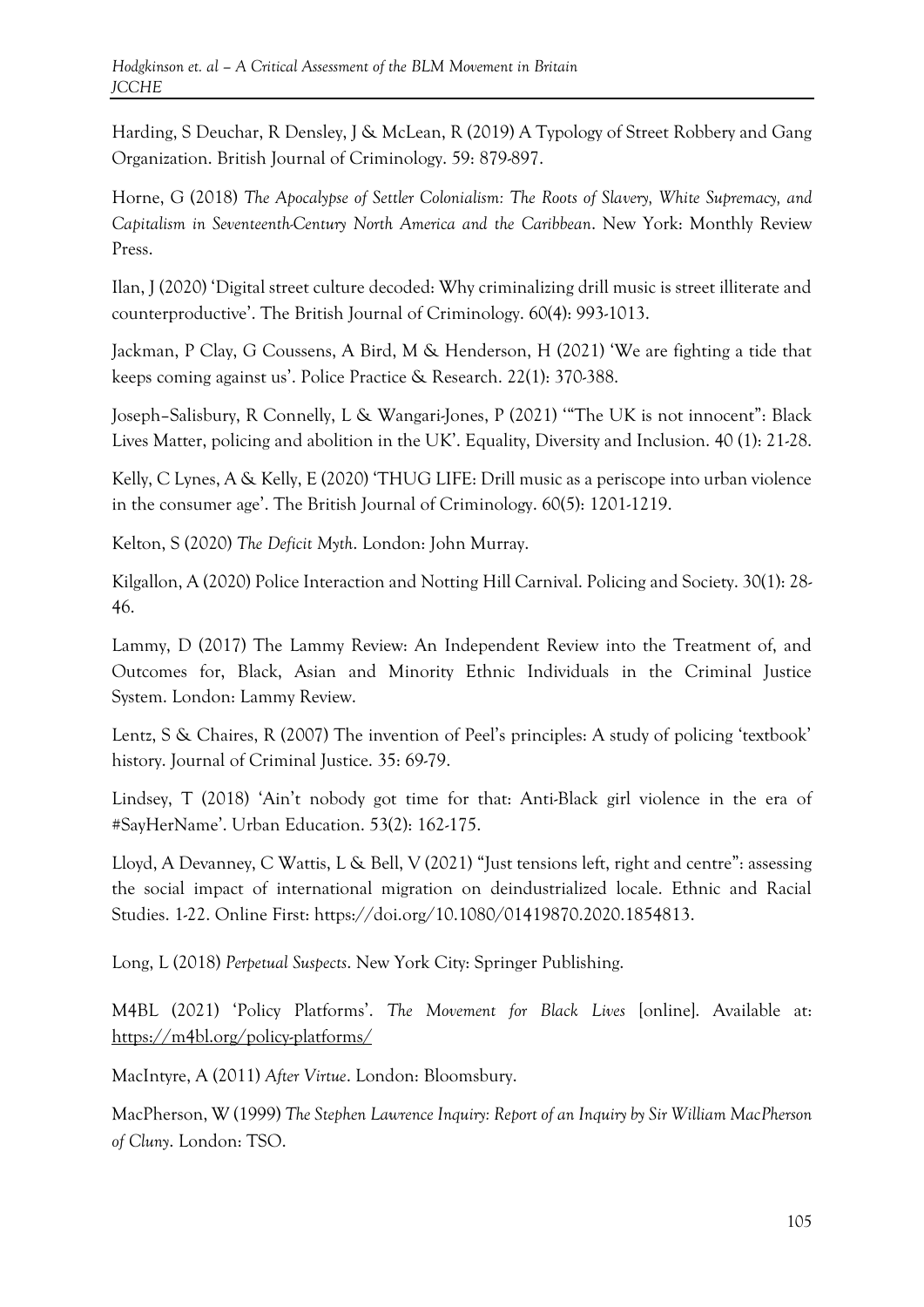McCoy, H (2020) 'Black Lives Matter, and yes, you are racist: The parallelism of the twentieth and twenty-first centuries'. Child and Adolescent Social Work Journal. 37: 463-475.

Meghji, A (2021) Just what is Critical Race Theory and what is it doing in British Sociology? From BritCrit to the racialized social systems approach. British Journal of Sociology. 72: 347- 359.

Nolsoe, E (2020) Britons have mixed opinions about the impact of the UK protests following George Floyd's death. *YouGov*. 10 December 2020 [online]. Available at: [https://yougov.co.uk/topics/politics/articles-reports/2020/12/23/whats-legacy-years-black](https://yougov.co.uk/topics/politics/articles-reports/2020/12/23/whats-legacy-years-black-lives-matter-protests)[lives-matter-protests](https://yougov.co.uk/topics/politics/articles-reports/2020/12/23/whats-legacy-years-black-lives-matter-protests)

Parker, L & Gillborn, D (2020) *Critical Race Theory in Education* (eds). Abingdon: Routledge.

Pluckrose, H & Lindsay, J (2020) *Cynical Critical Theories*. London: Swift Press.

Price, P (2009) At the crossroads: critical race theory and critical geographies of race. Progress in Human Geography. 34(2): 147-174.

Ransby, B (2018) *Making All Black Lives Matter*. Oakland: University of California Press.

Raymen, T (2019) The Enigma of Social Harm and the Barrier of Liberalism: Why Zemiology needs a theory of the Good. Justice, Power and Resistance. 3(1): 134-163.

Raymen, T & Kuldova, T (2021) Clarifying Ultra-Realism: A Response to Wood et al. Continental Thought & Theory. 3(2): 242-263.

Reiner, R (2010) *The Politics of the Police* (4<sup>th</sup> edition). Oxford: Oxford University Press.

Ross, L.E (2017) 'Critical Race Theory'. IN: Brisman, A Carrabine, E & South, N (eds) *The Routledge Companion to Criminological Theory and Concepts*. Abingdon: Routledge. Pp 258-261.

Rowe, M (2012) *Race and Crime*. London: Sage.

Storch, R (1975) Plague of Blue Locusts, Police Reform and Popular Resistance in Northern England, 1840–57. International Review of Social History. 1: 61–90.

Scobie, E (1972) *Black Britannia: a History of Blacks in Britain*. Chicago: Johnson Publishing Company Inc.

Szetela, A (2020) Black Lives Matter at five: limits and possibilities. Ethnic and Racial Studies. 43(8): 1358-1383.

Taylor, D (1993) The Middlesbrough Race Riot of 1961: A Comment. Social History. 18(1): 73- 79.

Telford, L (2021) 'There is nothing there': Deindustrialization and loss in a coastal town. Competition & Change. 1-18. Online First: [https://doi.org/10.1177/10245294211011300](https://doi.org/10.1177%2F10245294211011300)